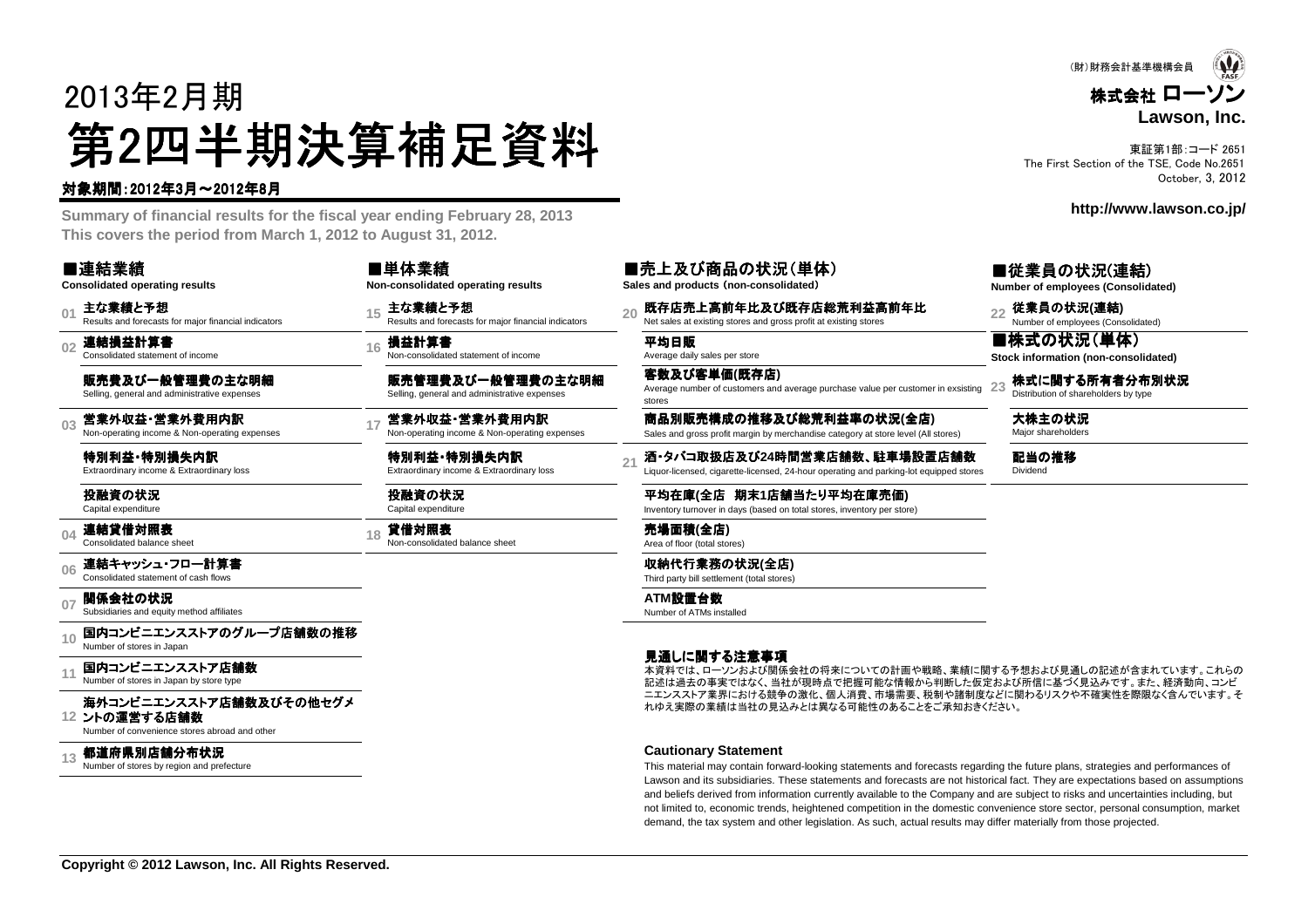### ■主な業績と予想 **Results and forecasts for major financial indicators**

|                                                                                               | 2010年度/FY2010        |                                              |                        | 2011年度/FY2011                                |                      |                      | 2012年度/FY2012                 |                      |                      |                   |                           |                   |
|-----------------------------------------------------------------------------------------------|----------------------|----------------------------------------------|------------------------|----------------------------------------------|----------------------|----------------------|-------------------------------|----------------------|----------------------|-------------------|---------------------------|-------------------|
|                                                                                               | 第2四半期/1H             |                                              | 通期/Full year           |                                              | 第2四半期/1H             |                      | 通期/Full year                  |                      | 第2四半期/1H             |                   | 通期計画/Full year (Forecast) |                   |
|                                                                                               |                      | 2010.3.1 - 2011.2.28<br>2010.3.1 - 2010.8.31 |                        | 2011.3.1 - 2011.8.31<br>2011.3.1 - 2012.2.29 |                      | 2012.3.1 - 2012.8.31 |                               | 2012.3.1 - 2013.2.28 |                      |                   |                           |                   |
| チェーン全店売上高 (百万円) Total net sales (millions of yen)                                             | 金額/Amount<br>837,889 | 前年比/YoY<br>99.7%                             | 金額/Amount<br>1,682,812 | 前年比/YoY<br>101.0%                            | 金額/Amount<br>916,197 | 前年比/YoY              | 金額/Amount<br>109.3% 1,825,809 | 前年比/YoY<br>108.5%    | 金額/Amount<br>970,956 | 前年比/YoY<br>106.0% | 金額/Amount<br>1,950,000    | 前年比/YoY<br>106.8% |
| 加盟店売上高(百万円)<br>Net sales reported by franchised stores (millions of yen)                      | 741.476              | 100.9%                                       | 1.499.576              | 104.6%                                       | 827.482              |                      | 111.6% 1.651.693              | 110.1%               | 886.747              | 107.2%            | $\overline{\phantom{a}}$  |                   |
| 直営店売上高(百万円)<br>Net sales from Company-operated stores (millions of yen)                       | 96.413               | 90.8%                                        | 183.235                | 78.8%                                        | 88.715               | 92.0%                | 174.115                       | 95.0%                | 84.209               | 94.9%             | $\overline{\phantom{0}}$  |                   |
| <b>営業総収入</b> (百万円) <sup>*1</sup> Gross operating revenues (millions of yen)                   | 221,205              | 97.6%                                        | 441.277                | 94.5%                                        | 240.020              | 108.5%               | 478.957                       | 108.5%               | 248,963              | 103.7%            | 501.000                   | 104.6%            |
| <b>営業利益</b> (百万円) Operating profit (millions of yen)                                          | 30.148               | 100.0%                                       | 55.540                 | 110.5%                                       | 32.569               | 108.0%               | 61.769                        | 111.2%               | 34.554               | 106.1%            | 66,000                    | 106.8%            |
| 経常利益 (百万円) Recurring profit (millions of yen)                                                 | 29,690               | 99.7%                                        | 54.594                 | 110.4%                                       | 32,601               | 109.8%               | 61.728                        | 113.1%               | 34,260               | 105.1%            | 65.100                    | 105.5%            |
| 四半期(当期)純利益 (百万円) Net profit (millions of yen)                                                 | 12.288               | 77.4%                                        | 25.386                 | 202.1%                                       | 8.960                | 72.9%                | 24.885                        | 98.0%                | 17.861               | 199.3%            | 33,400                    | 134.2%            |
| 1株当たり四半期 (当期) 純利益 (円)*2 Net profit per share (yen)                                            |                      | 123.44                                       |                        | 254.61                                       |                      | 89.72                |                               | 249.17               |                      | 178.82            | 334.37                    |                   |
| 純資産 (百万円) Net assets (millions of yen)                                                        |                      | 203,495                                      |                        | 208.466                                      |                      | 207.681              |                               | 214,662              |                      | 222,814           | $\overline{\phantom{m}}$  |                   |
| 総資産 (百万円) Total assets (millions of yen)                                                      |                      | 481.872                                      |                        | 476.036                                      |                      | 533.209              |                               | 531.453              |                      | 563,270           | $\overline{\phantom{m}}$  |                   |
| 1株当たり純資産 (円) Net assets per share (yen)                                                       |                      | 1,991.85                                     | 2,037.50               |                                              |                      | 2,042.06             | 2,114.00                      |                      |                      | 2,195.61          | $\overline{\phantom{0}}$  |                   |
| 総資産四半期(当期)純利益率 ROA                                                                            |                      | 2.6%                                         |                        | 5.5%                                         |                      | 1.8%                 |                               | 4.9%                 |                      | 3.3%              | $\overline{\phantom{m}}$  |                   |
| 自己資本四半期(当期)純利益率 ROE                                                                           |                      | 6.3%                                         |                        | 12.8%                                        |                      | 4.4%                 |                               | 12.0%                |                      | 8.3%              | $\overline{\phantom{m}}$  |                   |
| 流動比率 Current ratio                                                                            |                      | 76.9%                                        |                        | 75.3%                                        |                      | 76.6%                |                               | 73.5%                |                      | 75.1%             | $\overline{\phantom{m}}$  |                   |
| 固定比率 Fixed ratio                                                                              |                      | 162.5%                                       |                        | 162.7%                                       |                      | 174.6%               |                               | 175.8%               |                      | 175.8%            | $\overline{\phantom{m}}$  |                   |
| 自己資本比率 Shareholder's equity ratio                                                             |                      | 41.3%                                        |                        | 42.7%                                        |                      | 38.2%                |                               | 39.7%                |                      | 38.9%             | $\overline{\phantom{a}}$  |                   |
| 営業活動によるキャッシュフロー(百万円)<br>Net cash provided by (used in) operating activities (millions of yen) |                      | 63,446                                       |                        | 72,210                                       |                      | 67,891               |                               | 86,356               |                      | 53,321            |                           |                   |
| 投資活動によるキャッシュフロー(百万円)<br>Net cash provided by (used in) investing activities (millions of yen) |                      | $-12.665$                                    |                        | $-30,522$                                    |                      | $-28,499$            |                               | $-52,912$            |                      | $-28,957$         |                           |                   |
| 財務活動によるキャッシュフロー(百万円)<br>Net cash provided by (used in) financing activities (millions of yen) |                      | $-16.157$                                    |                        | $-28,798$                                    |                      | $-13,284$            |                               | $-27.544$            |                      | $-14.736$         |                           |                   |
| 現金及び現金同等物の期末残高 (百万円)<br>Cash and cash equivalents at end of period (millions of yen)          |                      | 89,465                                       |                        | 67,712                                       |                      | 93,864               |                               | 73,670               |                      | 83,309            |                           |                   |
|                                                                                               |                      |                                              |                        |                                              |                      |                      |                               |                      |                      |                   |                           |                   |
| 国内総店舗数 <sup>*3</sup><br>Number of stores in Japan                                             |                      | 9,860                                        |                        | 9,994                                        |                      | 10,221               |                               | 10.457               |                      | 10,912            | 11,047                    |                   |

(注)

\*1 営業総収入は直営店売上高、加盟店からの収入等の合計です。

\*2 通期計画の1株当たり当期純利益に関しては、2012年8月31日現在の期末発行済株式数を用いて算出しております。

\*3 「国内総店舗数」は、当社連結グループの運営するコンビニエンスストアの店舗数であり、(株)九九プラス、(株)ローソン沖縄、(株)

ローソン富山の運営する店舗数を含めております。

Notes

\*1 The gross operating revenues are a sum of total sales of Lawson group stores and commissions from franchised stores.

\*2 Forecasted net profit per share in the full-year plan is calculated based on the number of outstanding share as of August 31, 2012. \*3 The number of stores in Japan is a total number of stores operated by the consolidated Lawson group, including the number

of stores operated by Ninety-nine Plus, Inc., Lawson Okinawa, Inc. and Lawson Toyama, Inc.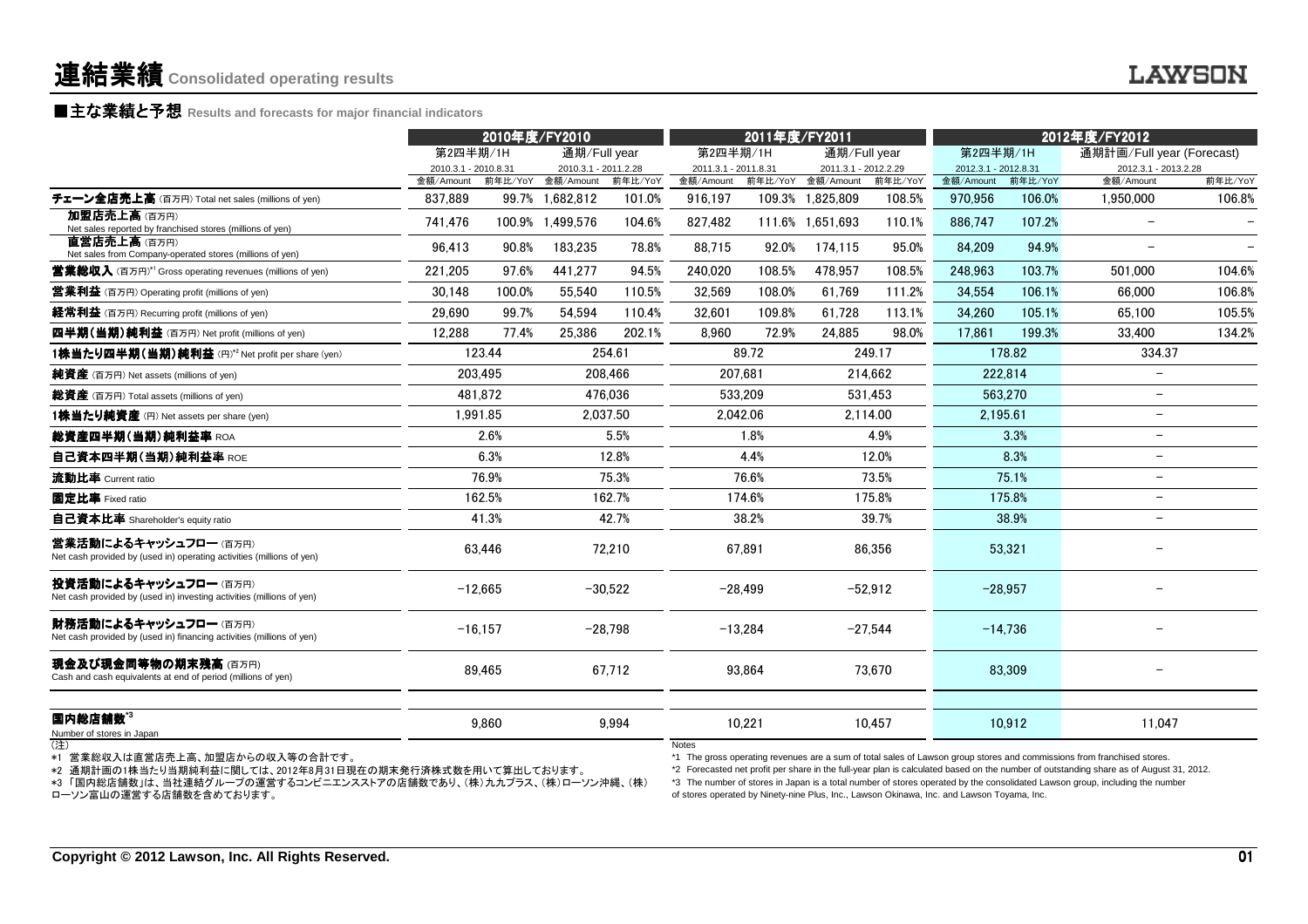# 連結業績**Consolidated operating results**

### **LAWSON**

| ■連結損益計算書 Consolidated statement of income                 |                 | 2010年度1H             | 2011年度1H             |         | 2012年度1H             | 前年増減    |                     |
|-----------------------------------------------------------|-----------------|----------------------|----------------------|---------|----------------------|---------|---------------------|
|                                                           |                 | 2010.3.1 - 2010.8.31 | 2011.3.1 - 2011.8.31 |         | 2012.3.1 - 2012.8.31 |         | Increase (Decrease) |
|                                                           |                 | 百万円/Millions of yen  | 百万円/Millions of yen  | 前年比/YoY | 百万円/Millions of yen  | 前年比/YoY | 百万円/Millions of yen |
| A.営業総収入 Gross operating revenues                          | $B + E$         | 221.205              | 240.020              | 108.5%  | 248.963              | 103.7%  | 8,942               |
| <b>B.売上高</b> Net sales <sup>"1</sup>                      |                 | 96,973               | 104.882              | 108.2%  | 100.843              | 96.1%   | $-4,039$            |
| C.売上原価 Cost of goods sold <sup>*2</sup>                   |                 | 72.044               | 78.722               | 109.3%  | 75.580               | 96.0%   | $-3,142$            |
| D.売上総利益 Gross profit on sales <sup>"3</sup>               | $B - C$         | 24.929               | 26.159               | 104.9%  | 25.263               | 96.6%   | $-896$              |
| <b>E.営業収入</b> Operating revenues                          | $F + G$         | 124,232              | 135.138              | 108.8%  | 148.119              | 109.6%  | 12,981              |
| F.加盟店からの収入 Franchise commission from franchised stores    |                 | 98.637               | 108.217              | 109.7%  | 117.183              | 108.3%  | 8,965               |
| G.その他の営業収入 Other                                          |                 | 25,595               | 26.920               | 105.2%  | 30.936               | 114.9%  | 4,015               |
| <b>H.営業総利益</b> Gross operating profit                     | $A - C = D + E$ | 149.161              | 161.298              | 108.1%  | 173.382              | 107.5%  | 12,084              |
| I.販売費及び一般管理費 Selling, general and administrative expenses |                 | 119,012              | 128.728              | 108.2%  | 138.828              | 107.8%  | 10,100              |
| J.営業利益 Operating profit                                   | $H - I$         | 30,148               | 32,569               | 108.0%  | 34.554               | 106.1%  | 1,984               |
| 営業外収益 Non-operating income                                |                 | 921                  | 1.165                | 126.4%  | 925                  | 79.4%   | $-240$              |
| 営業外費用 Non-operating expenses                              |                 | 1.380                | 1.133                | 82.1%   | 1.219                | 107.6%  | 85                  |
| 経常利益 Recurring profit                                     |                 | 29,690               | 32,601               | 109.8%  | 34.260               | 105.1%  | 1,658               |
| 特別利益 Extraordinary gain                                   |                 |                      | 237                  |         | 309                  | 130.3%  | 71                  |
| 特別損失 Extraordinary loss                                   |                 | 7,555                | 15.688               | 207.6%  | 3.570                | 22.8%   | $-12,117$           |
| 税金等調整前四半期純利益 Income before income taxes                   |                 | 22,134               | 17,150               | 77.5%   | 30.998               | 180.7%  | 13,848              |
| 法人税、住民税及び事業税 Income taxes - current                       |                 | 6.206                | 11.075               | 178.4%  | 12.085               | 109.1%  | 1,009               |
| 法人税等調整額 Deferred income taxes                             |                 | 3,195                | $-3.355$             |         | 939                  |         | 4,295               |
| 少数株主損益調整前四半期純利益 Income before minority interests          |                 |                      | 9.431                |         | 17.974               | 190.6%  | 8,542               |
| 少数株主利益 Minority interests in net profit                   |                 | 443                  | 470                  | 106.1%  | 112                  | 24.0%   | $-358$              |
| 四半期純利益 Net profit                                         |                 | 12,288               | 8.960                | 72.9%   | 17,861               | 199.3%  | 8,900               |
|                                                           |                 |                      |                      |         |                      |         |                     |

■販売費及び一般管理費の主な明細 **Selling, general and administrative expenses**

|                                                                 | 2010年度1H                        | 2011年度1H                                                                                 |         | 2012年度1H<br>2012.3.1 - 2012.8.31 |        | 前年増減<br>Increase (Decrease) |  |
|-----------------------------------------------------------------|---------------------------------|------------------------------------------------------------------------------------------|---------|----------------------------------|--------|-----------------------------|--|
|                                                                 | 2010.3.1 - 2010.8.31            | 2011.3.1 - 2011.8.31                                                                     |         |                                  |        |                             |  |
|                                                                 | 百万円/Millions of yen             | 百万円/Millions of yen                                                                      | 前年比/YoY | 百万円/Millions of yen              | 前年比YoY | 百万円/Millions of yen         |  |
| 地代家賃 Rents                                                      | 36.025                          | 38.558                                                                                   | 107.0%  | 41.373                           | 107.3% | 2.814                       |  |
| 人件費 Personal expenses                                           | 28.145                          | 29.859                                                                                   | 106.1%  | 30.477                           | 102.1% | 617                         |  |
| 動産リース料 Equipment leasing charges                                | 5.378                           | 4.365                                                                                    | 81.2%   | 3.140                            | 71.9%  | $-1,224$                    |  |
| 有形固定資産減価償却費 Depreciation of property and store equipment        | 11.457                          | 13.483                                                                                   | 117.7%  | 15.935                           | 118.2% | 2,452                       |  |
| <b>広告宣伝費</b> Advertising and promotional expenses <sup>*4</sup> | 5.520                           | 6.861                                                                                    | 124.3%  | 8.903                            | 129.8% | 2.042                       |  |
| その他 Other                                                       | 32.485                          | 35.599                                                                                   | 109.6%  | 38.998                           | 109.5% | 3,399                       |  |
| 合計 Total                                                        | 119.012                         | 128.728                                                                                  | 108.2%  | 138,828                          | 107.8% | 10.100                      |  |
| (注)                                                             |                                 | Notes                                                                                    |         |                                  |        |                             |  |
| *1 「売上高」は、商品売上高です。                                              |                                 | *1 Net sales of goods.                                                                   |         |                                  |        |                             |  |
| *2 「売上原価  は、商品売上原価です。                                           |                                 | *2 Cost of goods sold.                                                                   |         |                                  |        |                             |  |
| *3 「売上総利益」は、商品売上総利益です。                                          | *3 Gross profit on goods sales. |                                                                                          |         |                                  |        |                             |  |
| *4 「広告宣伝費」には、ポイント引当金繰入額を含んでおります。                                |                                 | *4 "Advertising and promotional expenses" include provision for point card certificates. |         |                                  |        |                             |  |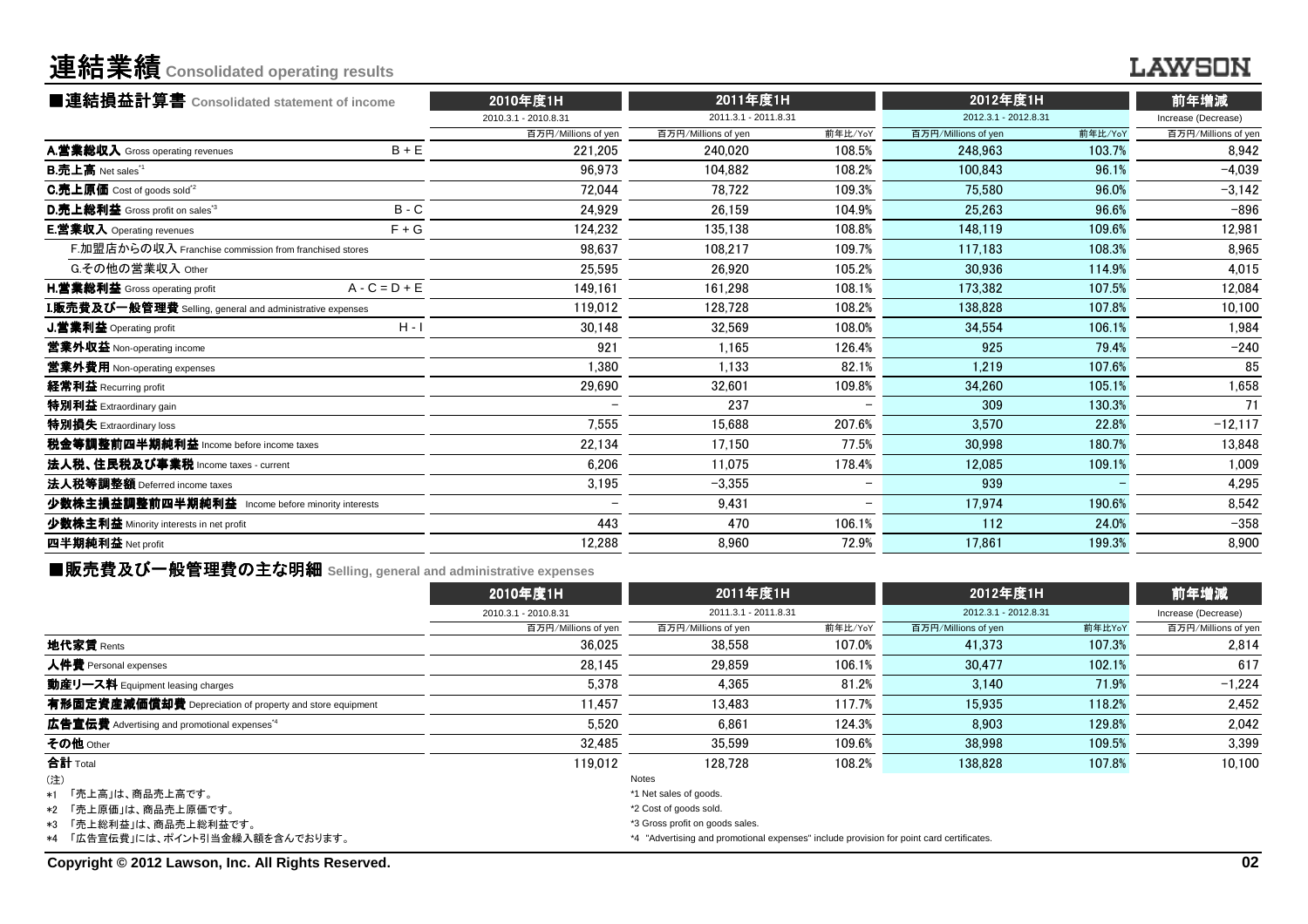

#### **LAWSON**

| ■営業外収益·営業外費用内訳                                                                                                   | 2010年度1H             | 2011年度1H             | 2012年度1H                                                                                           | 前年増減                |                                 |
|------------------------------------------------------------------------------------------------------------------|----------------------|----------------------|----------------------------------------------------------------------------------------------------|---------------------|---------------------------------|
| Non-operating income & Non-operating expenses                                                                    | 2010.3.1 - 2010.8.31 | 2011.3.1 - 2011.8.31 | 2012.3.1 - 2012.8.31                                                                               | Increase (Decrease) |                                 |
|                                                                                                                  | 百万円/Millions of yen  | 百万円/Millions of yen  | 百万円/Millions of yen                                                                                | 百万円/Millions of yen |                                 |
| 受取利息 Interest received                                                                                           | 337                  | 326                  | 360                                                                                                | 34                  |                                 |
| 持分法による投資利益 Equity in earnings of affiliates                                                                      | 116                  | 128                  | 157                                                                                                | 29                  |                                 |
| 受取補償金 Compensation income                                                                                        | 172                  | 197                  | 82                                                                                                 | $-114$              |                                 |
| 違約金収入 Penalty income                                                                                             | 38                   | 22                   | 31                                                                                                 | 8                   |                                 |
| その他 Other                                                                                                        | 256                  | 490                  | 293                                                                                                | $-197$              |                                 |
| 営業外収益計 Non-operating income                                                                                      | 921                  | 1,165                | 925                                                                                                | $-240$              |                                 |
| 支払利息 Interest expense                                                                                            | 461                  | 541                  | 602                                                                                                | 60                  |                                 |
| リース解約損 Loss on cancellation of store lease contract                                                              | 717                  | 211                  | 236                                                                                                | 25                  |                                 |
| その他 Other                                                                                                        | 201                  | 380                  | 379                                                                                                | $\Omega$            |                                 |
| <b>営業外費用計</b> Non-operating expenses                                                                             | 1,380                | 1,133                | 1,219                                                                                              | 85                  |                                 |
| ■特別利益·特別損失内訳                                                                                                     | 2010年度1H             | 2011年度1H             | 2012年度1H                                                                                           | 前年増減                |                                 |
| Extraordinary gain & extraordinary loss                                                                          | 2010.3.1 - 2010.8.31 | 2011.3.1 - 2011.8.31 | 2012.3.1 - 2012.8.31                                                                               | Increase (Decrease) |                                 |
|                                                                                                                  | 百万円/Millions of yen  | 百万円/Millions of yen  | 百万円/Millions of yen                                                                                | 百万円/Millions of yen |                                 |
| 固定資産売却益 Gain on sales of noncurrent assets                                                                       |                      | 53                   | $\Omega$                                                                                           | $-53$               |                                 |
| <b>投資有価証券売却益</b> Gain on sales of investment securities                                                          |                      |                      | 145                                                                                                | 145                 |                                 |
| 負ののれん発生益 Gain on negative goodwill                                                                               |                      | 184                  | 153                                                                                                | $-30$               |                                 |
| その他 Other                                                                                                        |                      |                      | 10                                                                                                 | 10                  |                                 |
| <b>特別利益計</b> Extraordinary gain                                                                                  |                      | 237                  | 309                                                                                                | 71                  |                                 |
| 固定資産除却損 Loss on retirement of noncurrent assets                                                                  | 1.748                | 1,295                | 664                                                                                                | -631                |                                 |
| <b>固定資産売却損</b> Loss on sales of noncurrent assets                                                                | 1,258                | $\Omega$             | 20                                                                                                 | 20                  |                                 |
| 減損損失 Loss on impairment of long-lived assets                                                                     | 4,193                | 2,574                | 2,700                                                                                              | 125                 |                                 |
| 災害による損失 Loss on disaster                                                                                         |                      | 3,392                |                                                                                                    | $-3,392$            |                                 |
| 資産除去債務会計基準の適用に伴う影響額<br>Loss on adjustment for changes of accounting standard for asset<br>retirement obligations |                      | 8,292                |                                                                                                    | $-8.292$            |                                 |
| その他 Other                                                                                                        | 355                  | 132                  | 185                                                                                                | 53                  |                                 |
| 特別損失計 Extraordinary loss                                                                                         | 7.555                | 15.688               | 3.570                                                                                              | $-12.117$           |                                 |
| ■投融資の状況                                                                                                          | 2010年度1H             | 2011年度1H             | 2012年度1H                                                                                           | 前年増減                | 2012年度計画                        |
| Capital expenditure                                                                                              | 2010.3.1 - 2010.8.31 | 2011.3.1 - 2011.8.31 | 2012.3.1 - 2012.8.31                                                                               | Increase (Decrease) | Forecast / 2012.3.1 - 2013.2.28 |
|                                                                                                                  | 百万円/Millions of yen  | 百万円/Millions of yen  | 百万円/Millions of yen                                                                                | 百万円/Millions of yer | 百万円/Millions of yen             |
| <b>新店投資</b> New store investments                                                                                | 7,168                | 9.880                | 18,694                                                                                             | 8,814               | 34,000                          |
| 既存店投資 Existing store investments                                                                                 | 3,713                | 4,804                | 3,989                                                                                              | $-815$              | 11,000                          |
| システム関連投資 IT-related investments                                                                                  | 4,311                | 3,774                | 2,743                                                                                              | $-1,031$            | 6.000                           |
| その他 Other                                                                                                        | 650                  | 428                  | 1.348                                                                                              | 920                 | 2,000                           |
| 投資小計 Subtotal                                                                                                    | 15,842               | 18,886               | 26,776                                                                                             | 7,890               | 53,000                          |
| 出資•融資 Investments and advances                                                                                   | $-222$               | 9,212                | 380                                                                                                | $-8,832$            |                                 |
| リース Leases゛                                                                                                      | 7,797                | 11,182               | 11,232                                                                                             | 50                  | 25,000                          |
| 合計 Total                                                                                                         | 23,417               | 39,280               | 38,389                                                                                             | $-891$              | 78,000                          |
| 有形固定資産減価償却費                                                                                                      |                      |                      |                                                                                                    |                     |                                 |
| Depreciation of property and store equipment <sup>2</sup>                                                        | 11,457               | 13,483               | 15,935                                                                                             | 2,452               | 33,900                          |
| <b>無形固定資産償却費</b> Amortization of intangible assets                                                               | 4,282                | 4,424                | 4,889                                                                                              | 465                 | 10,200                          |
| 減価償却費計 Total depreciation and amortization                                                                       | 15.740               | 17.907               | 20.825<br><b>Notes</b>                                                                             | 2.918               | 44.100                          |
| *1 2012年度のリース倩務の返済による支出は6.578百万円です。                                                                              |                      |                      | *1 The amount of repayments of lease obligations (consolidated) is 6,578 million of yen in FY2012. |                     |                                 |

\*1 2012年度のリース債務の返済による支出は6,578百万円です。 \*2 有形固定資産減価償却費には、売買処理されるリース物件の減価償却費を含んでおります。

\*1 The amount of repayments of lease obligations (consolidated) is 6,578 million of yen in FY2012. \*2 Depreciation of property and store equipment includes depreciation for leased property treated as a sale-and-purchasetransaction due to the application.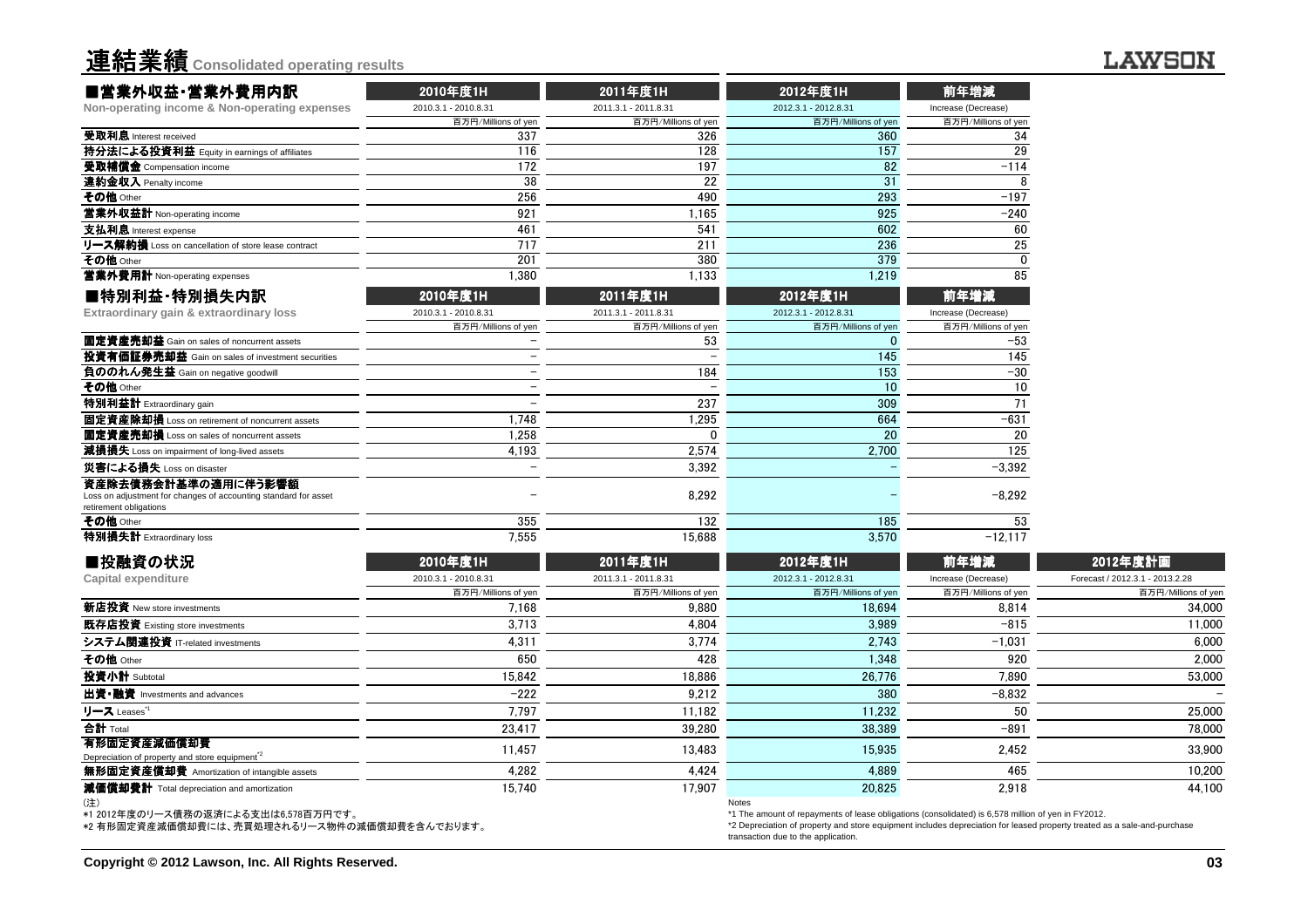#### ■連結貸借対照表 Consolidated balance sheet

|                                                                            | 2010年度<br>(2011年2月28日現在) | 2011年度<br>(2012年2月29日現在) | 2012年度第2四半期<br>(2012年8月31日現在) | 2011年度末からの増減                       |
|----------------------------------------------------------------------------|--------------------------|--------------------------|-------------------------------|------------------------------------|
|                                                                            | FY2010 (As of 2011.2.28) | FY2011 (As of 2012.2.29) | FY2012 1H (As of 2012.8.31)   | Increase (Decrease) from 2012.2.29 |
| [資産の部 Assets]                                                              | 百万円/Millions of yen      | 百万円/Millions of yen      | 百万円/Millions of yen           | 百万円/Millions of yen                |
| 流動資産 Current assets                                                        | 145.009                  | 160.157                  | 177.790                       | 17.632                             |
| 現金及び預金 Cash and deposits                                                   | 74.816                   | 79.074                   | 90.514                        | 11.439                             |
| 加盟店貸勘定 Accounts receivable - due from franchised stores                    | 16,159                   | 19,521                   | 19,116                        | $-404$                             |
| 有価証券 Marketable securities                                                 | 2.999                    | 4,999                    | 4.999                         | $-0$                               |
| 商品 Merchandise inventories                                                 | 7.011                    | 8.075                    | 8.220                         | 144                                |
| 未収入金 Accounts receivable - other                                           | 29,285                   | 32,645                   | 38,321                        | 5,676                              |
| 繰延税金資産 Deferred tax assets                                                 | 4.943                    | 4.800                    | 3.497                         | $-1,302$                           |
| その他 Other                                                                  | 9,891                    | 11,190                   | 13,320                        | 2,129                              |
| 貸倒引当金 Allowance for doubtful accounts                                      | $-97$                    | $-149$                   | $-199$                        | $-50$                              |
| 固定資産 Noncurrent assets                                                     | 331,026                  | 371,295                  | 385,479                       | 14,183                             |
| 有形固定資産 Property, plant and equipment                                       | 158,833                  | 183,835                  | 196.888                       | 13,053                             |
| ・建物及び構築物 Buildings and structures                                          | 96,401                   | 107,061                  | 113.422                       | 6,360                              |
| ・車両運搬具及び工具器具備品 Vehicles, tools, furniture and fixtures                     | 13.241                   | 14.013                   | 14.949                        | 935                                |
| •その他 Other                                                                 | 49.190                   | 62,759                   | 68,516                        | 5,756                              |
| 無形固定資産 Intangible assets                                                   | 36.096                   | 38.977                   | 36.457                        | $-2,519$                           |
| 投資その他の資産 Investments and other assets                                      | 136,096                  | 148.483                  | 152.134                       | 3,650                              |
| ・長期貸付金 Long-terms loans receivable                                         | 31,825                   | 32,138                   | 33,664                        | 1,526                              |
| ・差入保証金 Guarantee deposits                                                  | 81,654                   | 83,665                   | 85.099                        | 1,433                              |
| •繰延税金資産 Deferred tax assets                                                | 13,253                   | 16,870                   | 17,197                        | 326                                |
| •破産更生債権等 Bankruptcy and reorganization claims                              | 15,372                   | 15,136                   | 660                           | $-14,475$                          |
| •その他 Other                                                                 | 10.037                   | 16,523                   | 16.815                        | 291                                |
| •貸倒引当金 Allowance for doubtful accounts                                     | $-16,047$                | $-15,851$                | $-1,303$                      | 14,548                             |
| 資産合計 Total Assets                                                          | 476,036                  | 531,453                  | 563.270                       | 31,816                             |
| 有形固定資産の減価償却累計額<br>Accumulated depreciation of property and store equipment | 153,499                  | 180,425                  | 193,285                       | 12,859                             |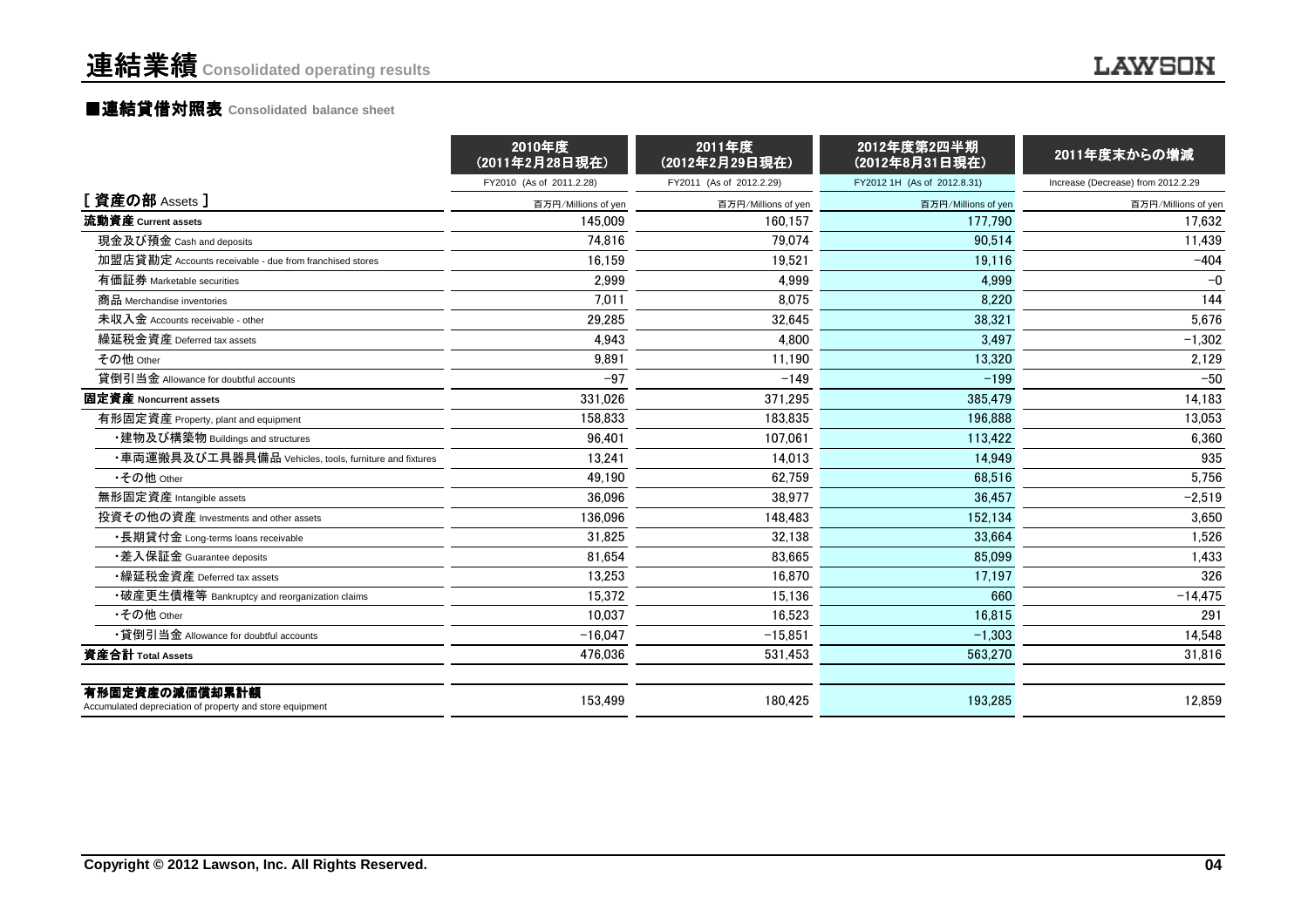#### ■<mark>連結貸借対照表 Consolidated balance sheet</mark>

|                                                                                             | 2010年度<br>(2011年2月28日現在) | 2011年度<br>(2012年2月29日現在) | 2012年度第2四半期<br>(2012年8月31日現在) | 2011年度末からの増減                       |
|---------------------------------------------------------------------------------------------|--------------------------|--------------------------|-------------------------------|------------------------------------|
|                                                                                             | FY2010 (As of 2011.2.28) | FY2011 (As of 2012.2.29) | FY2012 1H (As of 2012.8.31)   | Increase (Decrease) from 2012.2.29 |
| [負債の部 Liabilities]                                                                          | 百万円/Millions of yen      | 百万円/Millions of yen      | 百万円/Millions of yen           | 百万円/Millions of yen                |
| 流動負債 Current liabilities                                                                    | 192.595                  | 217,978                  | 236.746                       | 18,767                             |
| 買掛金 Accounts payable - trade                                                                | 81,398                   | 88,262                   | 105,696                       | 17,433                             |
| 加盟店借勘定 Accounts payable - due to franchised stores                                          | 1.179                    | 1.390                    | 1.864                         | 473                                |
| リース債務 Lease obligations                                                                     | 7.953                    | 11,223                   | 12,882                        | 1,659                              |
| 未払金 Accounts payable-other                                                                  | 18,239                   | 17,541                   | 18,995                        | 1,454                              |
| 未払法人税等 Income taxes payable                                                                 | 10.673                   | 15.305                   | 12.526                        | $-2,778$                           |
| 預り金 Deposits payable                                                                        | 62.340                   | 75,004                   | 76.368                        | 1,363                              |
| 賞与引当金 Provision for bonuses                                                                 | 3.768                    | 3,204                    | 2,014                         | $-1,190$                           |
| ポイント引当金 Provision for point card certificates                                               | 1.287                    | 701                      | 353                           | $-347$                             |
| その他 Other                                                                                   | 5,753                    | 5,345                    | 6,045                         | 699                                |
| 固定負債 Noncurrent liabilities                                                                 | 74,974                   | 98,812                   | 103,709                       | 4,897                              |
| 長期リース債務 Long-term lease obligations                                                         | 28.253                   | 37,902                   | 41.626                        | 3,724                              |
| 退職給付引当金 Liability for employees' retirement benefits                                        | 7,529                    | 8,745                    | 9,329                         | 584                                |
| 役員退職慰労引当金<br>Allowance for retirement benefits to executive officers and corporate auditors | 234                      | 308                      | 290                           | $-17$                              |
| 長期預り保証金 Long-term quarantee deposits                                                        | 37,139                   | 35,735                   | 35,497                        | $-238$                             |
| 資産除去債務 Asset retirement obligations                                                         |                          | 15,161                   | 16,082                        | 921                                |
| その他 Other                                                                                   | 1,817                    | 960                      | 882                           | $-77$                              |
| 負債合計 Total liabilities                                                                      | 267.570                  | 316.791                  | 340.455                       | 23,664                             |
| [純資産の部 Net assets]                                                                          |                          |                          |                               |                                    |
| 株主資本 Shareholders' equity                                                                   | 204.117                  | 211.835                  | 220.429                       | 8,593                              |
| 資本金 Common stock                                                                            | 58,506                   | 58,506                   | 58,506                        |                                    |
| 資本剰余金 Capital surplus                                                                       | 47.696                   | 47.707                   | 47.709                        | $\overline{2}$                     |
| 利益剰余金 Retained earnings                                                                     | 99,608                   | 107,249                  | 115,821                       | 8,572                              |
| 自己株式 Treasury stock                                                                         | $-1,693$                 | $-1,627$                 | $-1,608$                      | 19                                 |
| その他の包括利益累計額 Accumulated other comprehensive income                                          | $-638$                   | $-680$                   | $-1,111$                      | $-430$                             |
| その他有価証券評価差額金<br>Net unrealized gain (loss) on available-for-sale securities                 | $-4$                     | $-11$                    | 41                            | 52                                 |
| 土地再評価差額金 Revaluation reserve for land                                                       | $-634$                   | $-567$                   | $-567$                        |                                    |
| 為替換算調整勘定 Foreign currency translation adjustments                                           |                          | $-101$                   | $-584$                        | $-483$                             |
| 新株予約権 Subscription rights to shares                                                         | 405                      | 442                      | 429                           | $-13$                              |
| 少数株主持分 Minority interests                                                                   | 4,581                    | 3,064                    | 3,067                         | $\overline{2}$                     |
| 純資産合計 Net assets                                                                            | 208,466                  | 214,662                  | 222.814                       | 8.152                              |
| 負債純資産合計 Liabilities and net assets                                                          | 476.036                  | 531,453                  | 563,270                       | 31,816                             |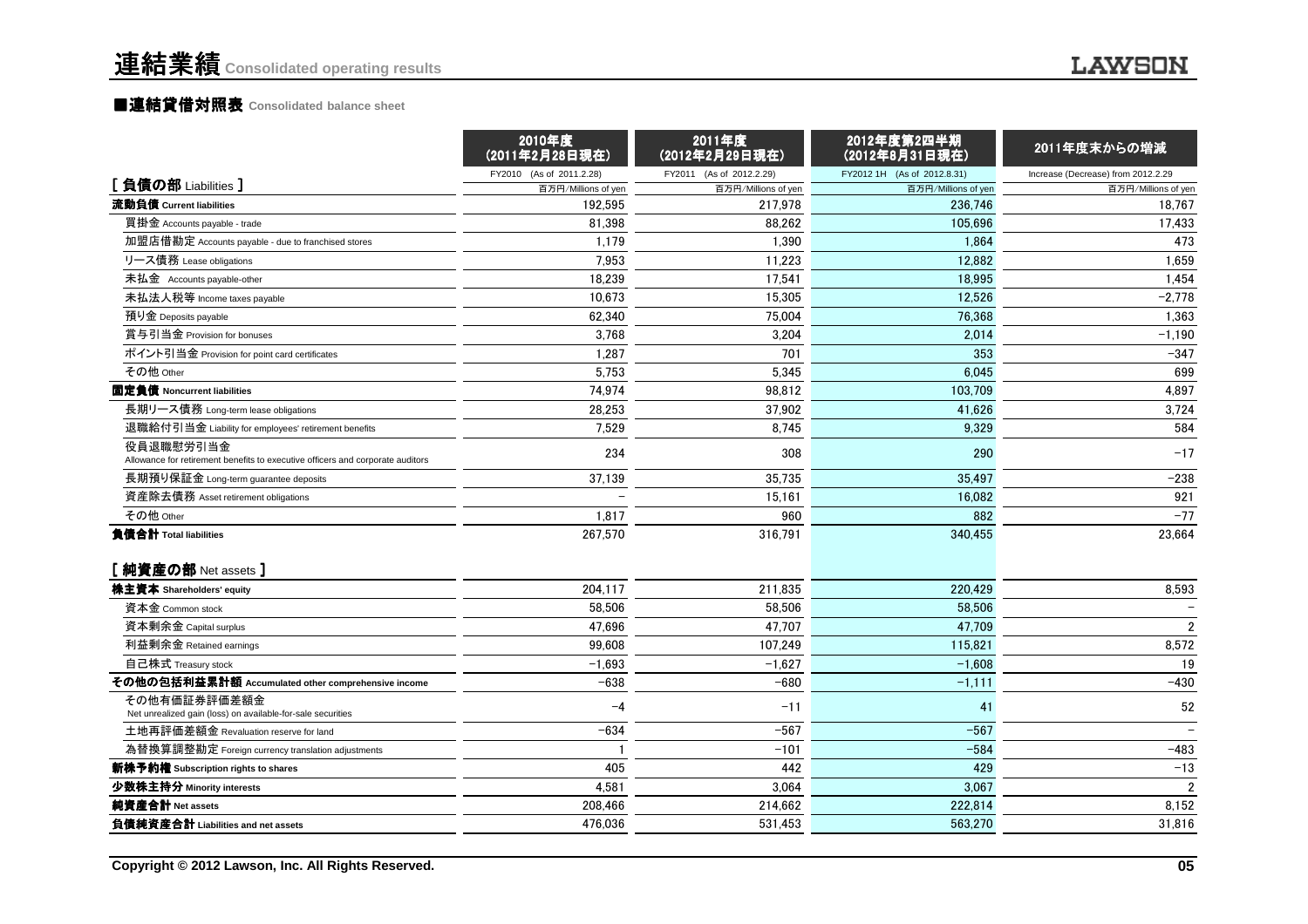### ■連結キャッシュ・フロー計算書 **Consolidated statement of cash flows**

|                                                                               | 2010年度1H             | 2011年度1H             | 2012年度1H             | 前年増減                |
|-------------------------------------------------------------------------------|----------------------|----------------------|----------------------|---------------------|
| I.営業活動によるキャッシュ・フロー                                                            | 2010.3.1 - 2010.8.31 | 2011.3.1 - 2011.8.31 | 2012.3.1 - 2012.8.31 | Increase (Decrease) |
| I. Net cash provided by (used in) operating activities                        | 百万円/Millions of yen  | 百万円/Millions of yen  | 百万円/Millions of yen  | 百万円/Millions of yen |
| 税金等調整前四半期純利益 Income before income taxes                                       | 22.134               | 17.150               | 30.998               | 13.848              |
| 減価償却費 Depreciation and amortization                                           | 15.740               | 17,907               | 20,825               | 2,917               |
| 減損損失 Impairment loss                                                          | 4.193                | 2.574                | 2.700                | 125                 |
| 売上債権の増減額(マイナスは増加)<br>Decrease (increase) in notes and accounts receivable     | 8,234                | 1,115                | 415                  | $-700$              |
| 仕入債務の増減額(マイナスは減少)<br>Increase (decrease) in notes and accounts payable        | 21,111               | 19,523               | 17,885               | $-1,637$            |
| 未払金の増減額(マイナスは減少) Increase (decrease) in accounts payable - other              | $-6.801$             | 198                  | 1.374                | 1,175               |
| 預り金の増減額(マイナスは減少) Increase (decrease) in deposits payable                      | 8.966                | 16,280               | 1,363                | $-14,917$           |
| その他の資産・負債の増減額 Other - net                                                     | $-131$               | 5.896                | $-7.541$             | $-13.438$           |
| 災害損失の支払額 Payments for loss on disaster                                        |                      | $-2,473$             |                      | 2,473               |
| 法人税等の支払額 Income taxes paid                                                    | $-9,882$             | $-10.068$            | $-14,456$            | $-4,387$            |
| その他の増減額 Other - net                                                           | $-119$               | $-214$               | $-243$               | $-28$               |
| 営業活動によるキャッシュ・フロー Net cash provided by (used in) operating activities          | 63.446               | 67.891               | 53,321               | $-14.569$           |
| Ⅱ.投資活動によるキャッシュ・フロー<br>II. Net cash provided by (used in) investing activities |                      |                      |                      |                     |
| 定期預金の預入による支出 Payments into time deposits                                      | $-8.500$             | $-10.100$            | $-11,900$            | $-1.800$            |
| 定期預金の払戻による収入 Proceeds from withdrawal of time deposits                        | 9,500                | 9,700                | 10,100               | 400                 |
| 関係会社株式の取得による支出 Increase in advances to associated company                     | $-0$                 | $-5,743$             | $-625$               | 5,117               |
| 有形固定資産の取得による支出 Purchase of property, plant and equipment                      | $-10.755$            | $-12.919$            | $-20,130$            | $-7.211$            |
| 無形固定資産の取得による支出 Purchase of intangible assets                                  | $-4.389$             | $-3.744$             | $-2.589$             | 1,154               |
| 差入保証金の増減額(純額) Increase(decrease) in lease deposit - net                       | 1,398                | $-1,273$             | $-1,431$             | $-157$              |
| その他 Other - net                                                               | 81                   | $-4,418$             | $-2.380$             | 2,037               |
| 投資活動によるキャッシュ・フロー Net cash provided by (used in) investing activities          | $-12,665$            | $-28.499$            | $-28.957$            | $-458$              |
| Ⅲ.財務活動によるキャッシュ・フロー                                                            |                      |                      |                      |                     |
| III. Net cash provided by (used in) financing activities                      |                      |                      |                      |                     |
| 短期借入金の純増減額                                                                    |                      |                      | 1.128                | 1.128               |
| リース債務の返済による支出 Repayments of lease obligations                                 | $-4,675$             | $-4,762$             | $-6,578$             | $-1815$             |
| 配当金の支払額 Cash dividends paid                                                   | $-7.933$             | $-8,488$             | $-9,289$             | $-800$              |
| その他 Other - net                                                               | $-3.549$             | $-32$                | 2                    | 35                  |
| 財務活動によるキャッシュ・フロー Net cash provided by (used in) financing activities          | $-16.157$            | $-13.284$            | $-14.736$            | $-1,452$            |
| IV.現金及び現金同等物の期末残高<br>IV. Cash and cash equivalents at end of period           | 89.465               | 93.864               | 83.309               | $-10.554$           |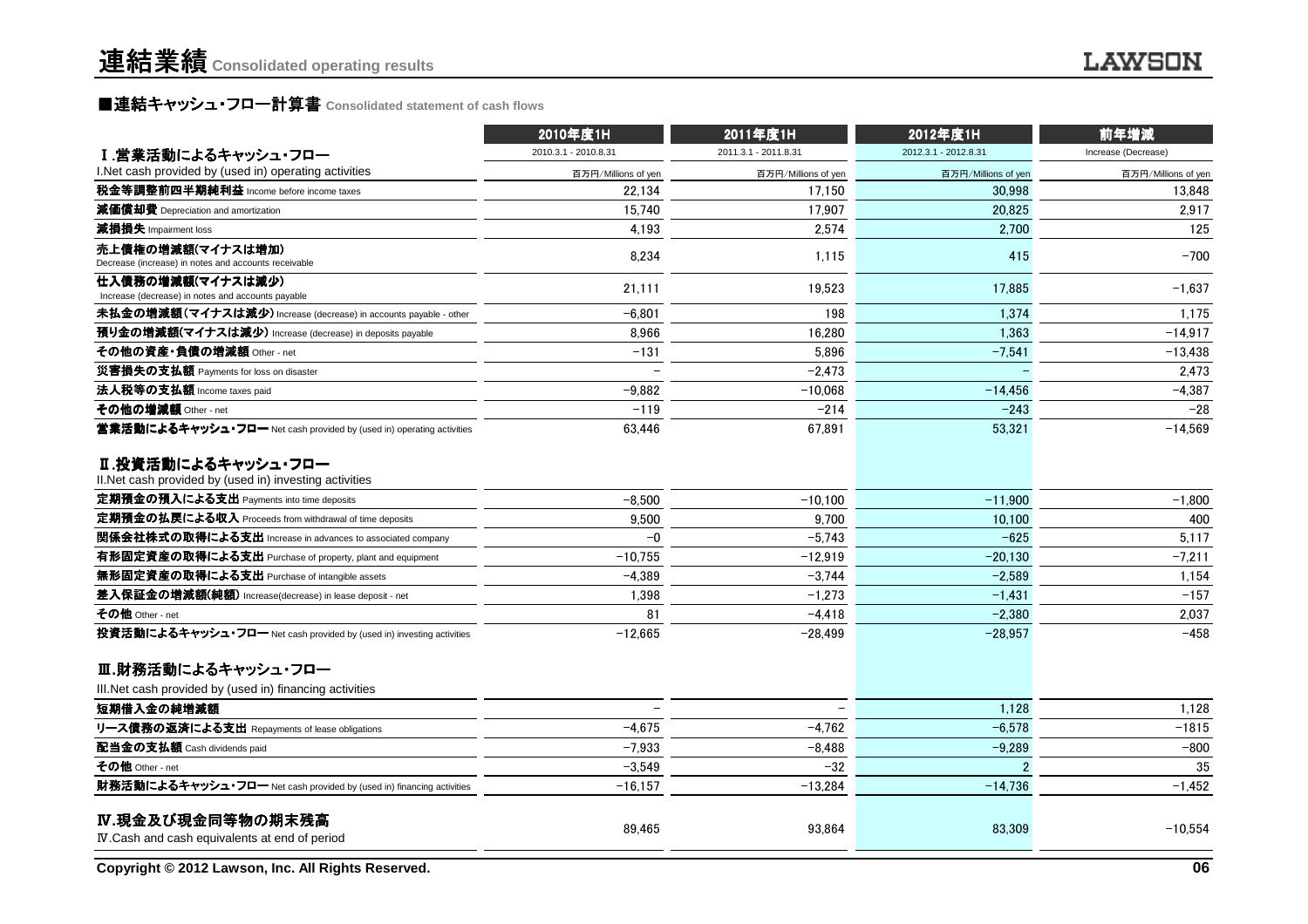#### ■関係会社の状況 **Subsidiaries and equity method affiliates**

| 1.連結子会社                    | (株)九九プラス                                                                   | (株)ローソン富山                                                                       | 上海華聯羅森有限公司                                                                                 |
|----------------------------|----------------------------------------------------------------------------|---------------------------------------------------------------------------------|--------------------------------------------------------------------------------------------|
| 1. Consolidated subsidiary | Ninety-nine Plus, Inc.                                                     | Lawson Toyama, Inc.                                                             | Shanghai Hualian Lawson, Inc.                                                              |
| 設立日 Date of establishment  | 2000年10月 2000.10                                                           | 2010年9月 2010.9                                                                  | 1996年2月 1996.2                                                                             |
| <b>決算月</b> Fiscal year end | 2月 February                                                                | $2$ 月 February                                                                  | $12月$ December                                                                             |
| <b>出資比率</b> Lawson's share | 100.0%                                                                     | 100.0%                                                                          | 85.0%                                                                                      |
| 事業内容 Business activities   | 生鮮食品コンビニエンスストア事業<br>Operation of a chain of fresh foods convenience stores | 富山県におけるコンビニエンスストア事業<br>LAWSON's chain-store development and operation in Toyama | 中国上海市におけるコンビニエンスストア事業<br>LAWSON's chain-store development and operation in Shanghai, China |
| 他出資者 Other shareholders    |                                                                            |                                                                                 | - 百聯集団有限公司 BAILIAN (GROUP) CO., LTD.<br>15.0%                                              |

|                                | 2011年8月 | 2012年2月 | 2012年8月             | 2011年8月 | 2012年2月 | 2012年8月             | 2011年6月 | 2011年12月 | 2012年6月             |
|--------------------------------|---------|---------|---------------------|---------|---------|---------------------|---------|----------|---------------------|
|                                |         |         | 百万円/Millions of yen |         |         | 百万円/Millions of yen |         |          | 百万円/Millions of yen |
| チェーン全店売上高 Total net sales      | 98.438  | 196.375 | 103.630             | 1.531   | 7.549   | 6.495               |         | 1.073    | 539                 |
| 當業総収入 Total operating revenues | 72.331  | 141.801 | 69.463              | 334     | 1.793   | 1.523               | 2.257   | 4.917    | 198                 |
| 営業利益 Operating profit          | 1.050   | 1.883   | 1.088               | $-68$   | $-87$   | 168                 | $-162$  | $-283$   | $-504$              |
| 経常利益 Recurring profit          | .126    | 1.841   | 1.011               | $-136$  | $-158$  | 159                 | $-156$  | $-278$   | $-525$              |
| 当期純利益 Net profit               | $-652$  | $-747$  | 329                 | $-200$  | $-410$  | 231                 | $-160$  | $-443$   | $-549$              |
|                                |         |         |                     |         |         |                     |         |          |                     |

|                                |         | 重慶羅森便利店有限公司                                                                                 |                     | 大連羅森便利店有限公司                                                                               |                     |                     |  |
|--------------------------------|---------|---------------------------------------------------------------------------------------------|---------------------|-------------------------------------------------------------------------------------------|---------------------|---------------------|--|
|                                |         | Chongqing Lawson, Inc.                                                                      |                     |                                                                                           | Dalian Lawson, Inc. |                     |  |
| 設立日 Date of establishment      |         | 2010年4月 2010.4                                                                              |                     |                                                                                           | 2011年9月 2011.9      |                     |  |
| 決算月 Fiscal year end            |         | 12月 December                                                                                |                     |                                                                                           | 12月 December        |                     |  |
| 出資比率 Lawson's share            |         | 100.0%                                                                                      |                     |                                                                                           | 95.0%               |                     |  |
| 事業内容 Business activities       |         | 中国重慶市におけるコンビニエンスストア事業<br>LAWSON's chain-store development and operation in Chongqing, China |                     | 中国大連市におけるコンビニエンスストア事業<br>LAWSON's chain-store development and operation in Dailian, China |                     |                     |  |
| 他出資者 Other shareholders        |         |                                                                                             |                     | - 大連亜恵快餐有限公司 ACASYA. INC.<br>5.0%                                                         |                     |                     |  |
|                                | 2011年6月 | 2011年12月                                                                                    | 2012年6月             | 2011年6月                                                                                   | 2011年12月            | 2012年6月             |  |
|                                |         |                                                                                             | 百万円/Millions of yen |                                                                                           |                     | 百万円/Millions of yen |  |
| チェーン全店売上高 Total net sales      | 58      | 255                                                                                         | 356                 |                                                                                           | 4                   | 50                  |  |
| 営業総収入 Total operating revenues | 58      | 257                                                                                         | 362                 |                                                                                           | 4                   | 50                  |  |
| 営業利益 Operating profit          | $-82$   | $-242$                                                                                      | $-262$              |                                                                                           | $-20$               | $-61$               |  |
| 経常利益 Recurring profit          | $-83$   | $-249$                                                                                      | $-258$              |                                                                                           | $-26$               | $-64$               |  |
| 当期純利益 Net profit               | $-82$   | $-248$                                                                                      | $-258$              |                                                                                           | $-27$               | $-64$               |  |

Note

(注)

上海華聯羅森有限公司は、2011年10月より当社の連結子会社になっております。 なお、2009年及び2010年並びに2011年1月から9月までは持分法適用会社でした。

 Shanghai Hualian Lawson, Inc. has been a consolidated subsidiary of the company since October 2011.Prior to October 2011, it was an equity method company since May 2004.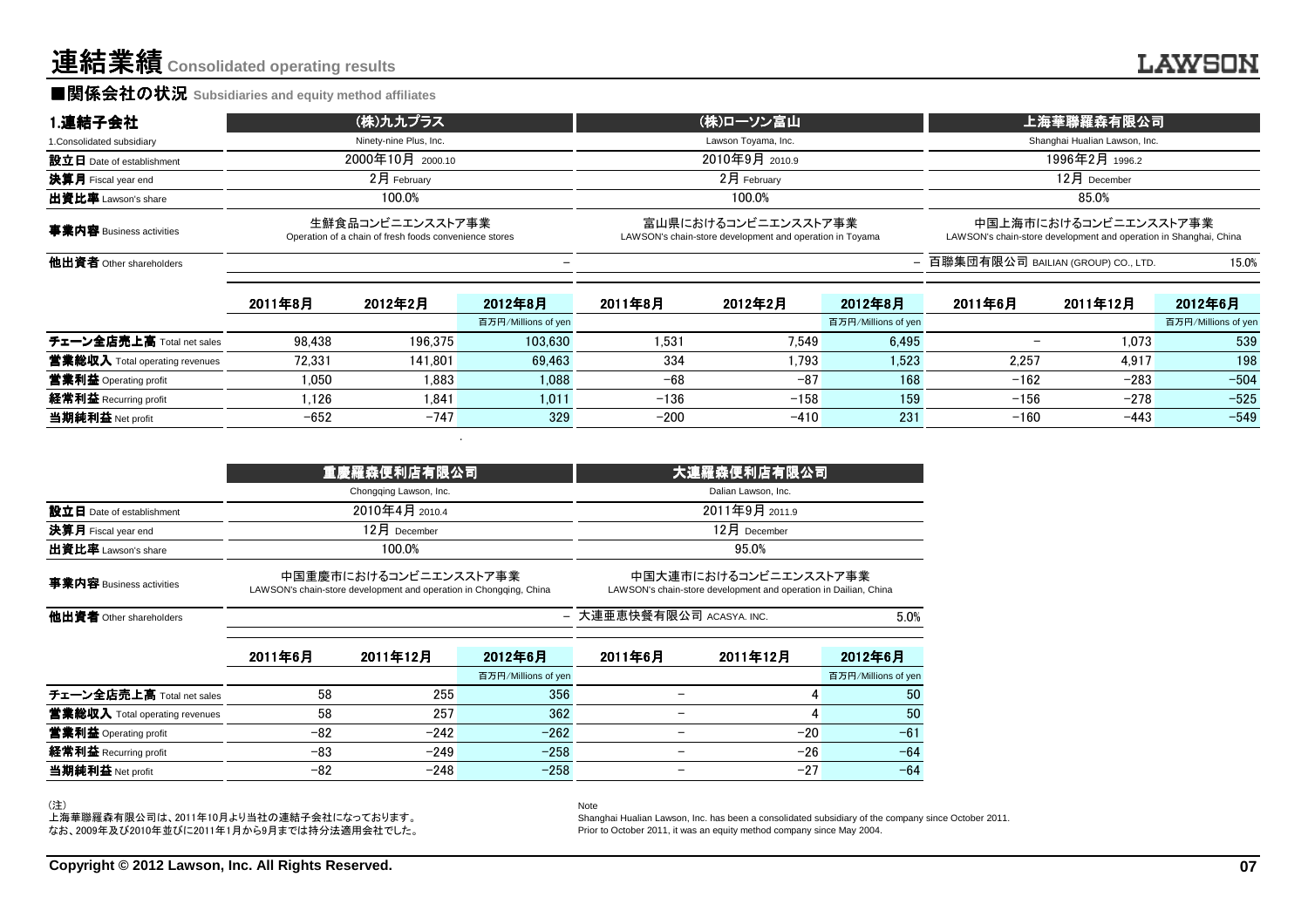|                                                                                                            |                |         | (株)ローソン・エイティエム・ネットワークス            |                                                                       |                                                                                                                                                                                                |                                                                         |                |                                |
|------------------------------------------------------------------------------------------------------------|----------------|---------|-----------------------------------|-----------------------------------------------------------------------|------------------------------------------------------------------------------------------------------------------------------------------------------------------------------------------------|-------------------------------------------------------------------------|----------------|--------------------------------|
|                                                                                                            |                |         |                                   |                                                                       |                                                                                                                                                                                                | BestPractice, Inc.                                                      |                |                                |
|                                                                                                            | 1992年7月 1992.7 |         |                                   | 2001年5月 2001.5                                                        |                                                                                                                                                                                                |                                                                         |                |                                |
| $2月$ February                                                                                              |                |         |                                   | 2月 February                                                           |                                                                                                                                                                                                |                                                                         | $2$ 月 February |                                |
| 100.0%                                                                                                     |                |         |                                   | 76.6%                                                                 |                                                                                                                                                                                                |                                                                         | 100.0%         |                                |
| チケット販売・情報提供サービス業、音楽・映像ソフトの販売<br>Ticket sales, e-commerce, advertising sales and other marketing activities |                |         | 現金自動預入払出機の運営<br>Operation of ATMs |                                                                       |                                                                                                                                                                                                | 店舗の経営の実態調査・分析業務<br>On-site inspections and analysis of store management |                |                                |
|                                                                                                            |                |         | 23.1%                             |                                                                       |                                                                                                                                                                                                |                                                                         |                |                                |
|                                                                                                            |                |         |                                   |                                                                       |                                                                                                                                                                                                |                                                                         |                |                                |
|                                                                                                            |                |         |                                   |                                                                       | 0.1%                                                                                                                                                                                           |                                                                         |                |                                |
|                                                                                                            |                |         |                                   |                                                                       | 0.1%                                                                                                                                                                                           |                                                                         |                |                                |
| 2011年8月                                                                                                    | 2012年2月        | 2012年8月 | 2011年8月                           | 2012年2月                                                               | 2012年8月                                                                                                                                                                                        | 2011年8月                                                                 | 2012年2月        | 2012年8月                        |
|                                                                                                            |                |         |                                   |                                                                       | 百万円/Millions of yen                                                                                                                                                                            |                                                                         |                | 百万円/Millions of yen            |
| 4.695                                                                                                      | 25.545         |         | 11.470                            |                                                                       | 12.107                                                                                                                                                                                         | 404                                                                     | 898            | 496                            |
| 941                                                                                                        | 1.650          |         | 1.750                             | 3.639                                                                 | 2.380                                                                                                                                                                                          | $-48$                                                                   | $-14$          | 39                             |
| 927                                                                                                        | 1.678          |         | 1.665                             | 3.470                                                                 | 2,297                                                                                                                                                                                          | 58                                                                      | 136            | 39                             |
| 1.147                                                                                                      | 2.073          | 1.091   | 929                               |                                                                       | 1.358                                                                                                                                                                                          | 40                                                                      | 85             | 23                             |
|                                                                                                            |                |         | Lawson HMV Entertainment. Inc.    | (株)ローソンHMVエンタテイメント<br>百万円/Millions of yen<br>21.832<br>1.139<br>1.148 | Lawson ATM Networks, Inc.<br>- 銀行(39行) Bank (39 companies)<br>- セコム株式会社 SECOM Co., ltd.<br>- 沖電気工業株式会社 Oki Electric Industry Co., Itd.<br>日本通運株式会社 NIPPON EXPRESS Co., ltd.<br>23.062<br>1.993 | 0.1%                                                                    |                | (株)ベストプラクティス<br>2004年3月 2004.3 |

|                           | (株)クロスオーシャンメディア                                             | Lawson Asia Pacific Holdings Pte. Ltd.                                |
|---------------------------|-------------------------------------------------------------|-----------------------------------------------------------------------|
|                           | Cross Ocean Media, Inc.                                     |                                                                       |
| 設立日 Date of establishment | 2010年3月 2010.3                                              | 2011年5月 2011.5                                                        |
| 決算月 Fiscal year end       | 2月 February                                                 | $2$ 月 February                                                        |
| 出資比率 Lawson's share       | 100.0%                                                      | 100.0%                                                                |
| 事業内容 Business activities  | デジタルサイネージによる広告事業<br>Advertising business by digital signage | アジア・オセアニア地域事業会社統括<br>Supervising store operations of Asia and Oceania |

|                                | 2011年8月 | 2012年2月 | 2012年8月             | 2011年8月                  | 2012年2月 | 2012年8月             |
|--------------------------------|---------|---------|---------------------|--------------------------|---------|---------------------|
|                                |         |         | 百万円/Millions of yen |                          |         | 百万円/Millions of yen |
| 當業総収入 Total operating revenues | 101     | 200     | 43                  | $\overline{\phantom{0}}$ |         |                     |
| <b>営業利益</b> Operating profit   | $-82$   | $-168$  | $-52$               |                          | -9      | -5                  |
| <b>経常利益</b> Recurring profit   | -86     | $-174$  | $-52$               |                          |         | $-64$               |
| 当期純利益 Net profit               | -86     | $-174$  | $-236$              |                          |         | $-64$               |
|                                |         |         |                     |                          |         |                     |

**LAWSON**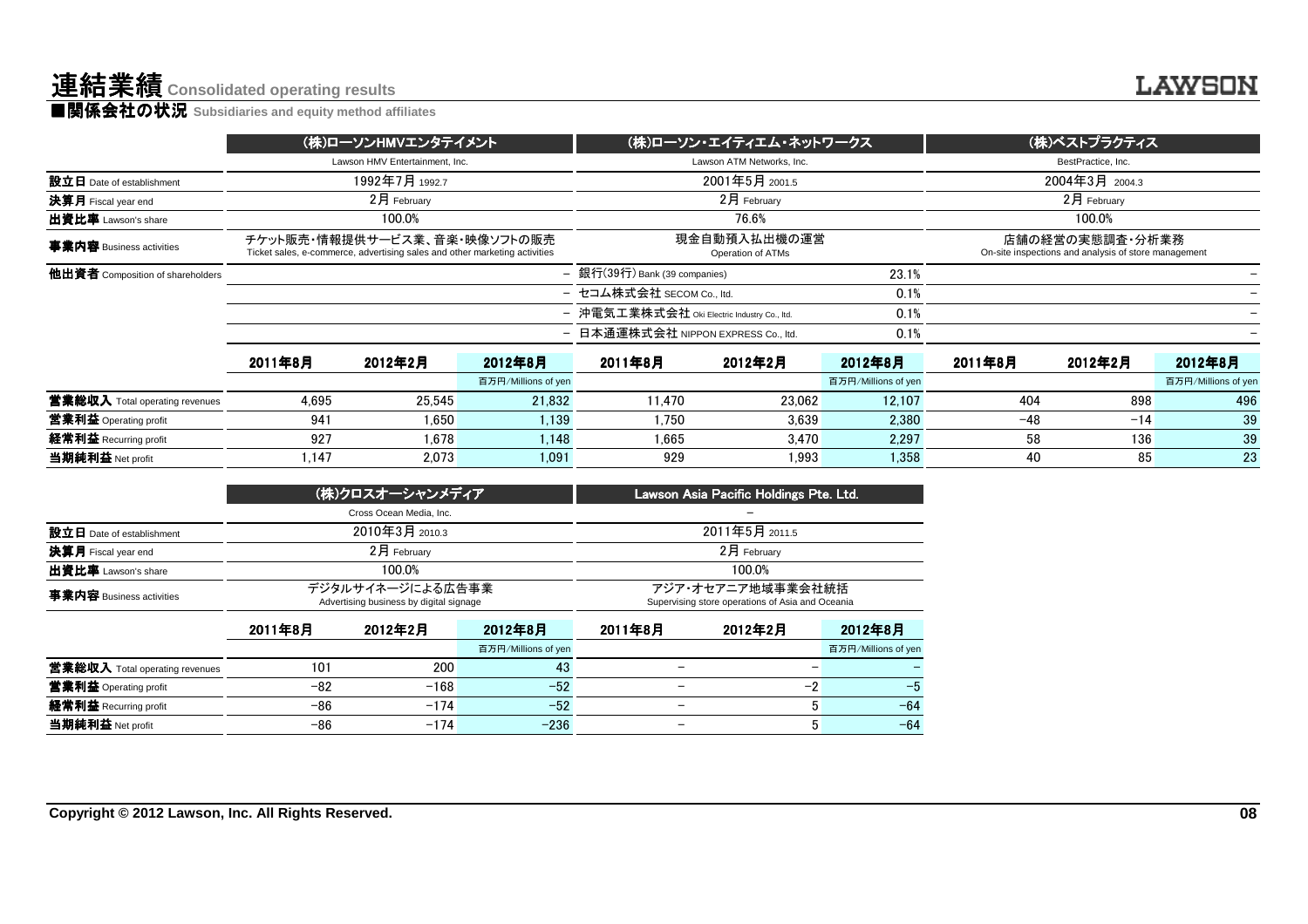**■関係会社の状況 Subsidiaries and equity method affiliates** 

| 2.持分法適用関連会社                    |                          | (株)ローソン沖縄                                                                        |                     | PT MIDI UTAMA INDONESIA Tbk                                                  |                |                     |  |
|--------------------------------|--------------------------|----------------------------------------------------------------------------------|---------------------|------------------------------------------------------------------------------|----------------|---------------------|--|
| 2. Equity method affiliates    |                          | Lawson Okinawa, Inc.                                                             |                     |                                                                              |                |                     |  |
| 設立日 Date of establishment      |                          | 2009年10月 2009.10                                                                 |                     |                                                                              | 2007年6月 2007.6 |                     |  |
| 決算月 Fiscal year end            |                          | 2月 February                                                                      |                     |                                                                              | 12月 December   |                     |  |
| 出資比率 Lawson's share            |                          | 49.0%                                                                            |                     |                                                                              | 30.0%          |                     |  |
| 事業内容 Business activities       |                          | 沖縄県におけるコンビニエンスストア事業<br>LAWSON's chain-store development and operation in Okinawa |                     | インドネシアにおける小型スーパーマーケット事業<br>Business activities general trading in minimarket |                |                     |  |
| 他出資者 Other shareholders        | 株式会社サンエー SAN-A CO., LTD. |                                                                                  |                     | 51.0% PT Amanda Cipta Persada                                                |                | 41.8%               |  |
|                                |                          |                                                                                  |                     | - PT Sumber Alfaria Trijava Tbk                                              |                | 12.8%               |  |
|                                |                          |                                                                                  |                     | - Rullyanto                                                                  |                | 0.4%                |  |
|                                | 2011年8月                  | 2012年2月                                                                          | 2012年8月             | 2011年6月                                                                      | 2011年12月       | 2012年6月             |  |
|                                |                          |                                                                                  | 百万円/Millions of yen |                                                                              |                | 百万円/Millions of yer |  |
|                                |                          |                                                                                  |                     |                                                                              |                |                     |  |
| 営業総収入 Total operating revenues | 1,812                    | 3.658                                                                            | 1,989               | —                                                                            | 22,477         | 14.349              |  |
| 當業利益 Operating profit          | 401                      | 779                                                                              | 466                 |                                                                              | 645            |                     |  |
| 経常利益 Recurring profit          | 405                      | 782                                                                              | 470                 | $\overline{\phantom{m}}$                                                     | 317            | 273<br>49           |  |

|                                | 2011年8月 | 2012年2月 | 2012年8月             | 2011年6月 | 2011年12月 | 2012年6月             |
|--------------------------------|---------|---------|---------------------|---------|----------|---------------------|
|                                |         |         | 百万円/Millions of yen |         |          | 百万円/Millions of yen |
| 営業総収入 Total operating revenues | 1.812   | 3.658   | .989                |         | 22.477   | 14.349              |
| <b>営業利益</b> Operating profit   | 401     | 779     | 466                 |         | 645      | 273                 |
| 経常利益 Recurring profit          | 405     | 782     | 470                 |         | 317      | 49                  |
| 当期純利益 Net profit               | 400     | .048    | 400                 |         | 275      | $70^{\circ}$        |
|                                |         |         |                     |         |          |                     |

Lawson Asia Pacific Holdings Pte. Ltd., a wholly-owned subsidiary of Lawson, Inc., owns 30% stake inPT MIDI UTAMA INDONESIA Tbk.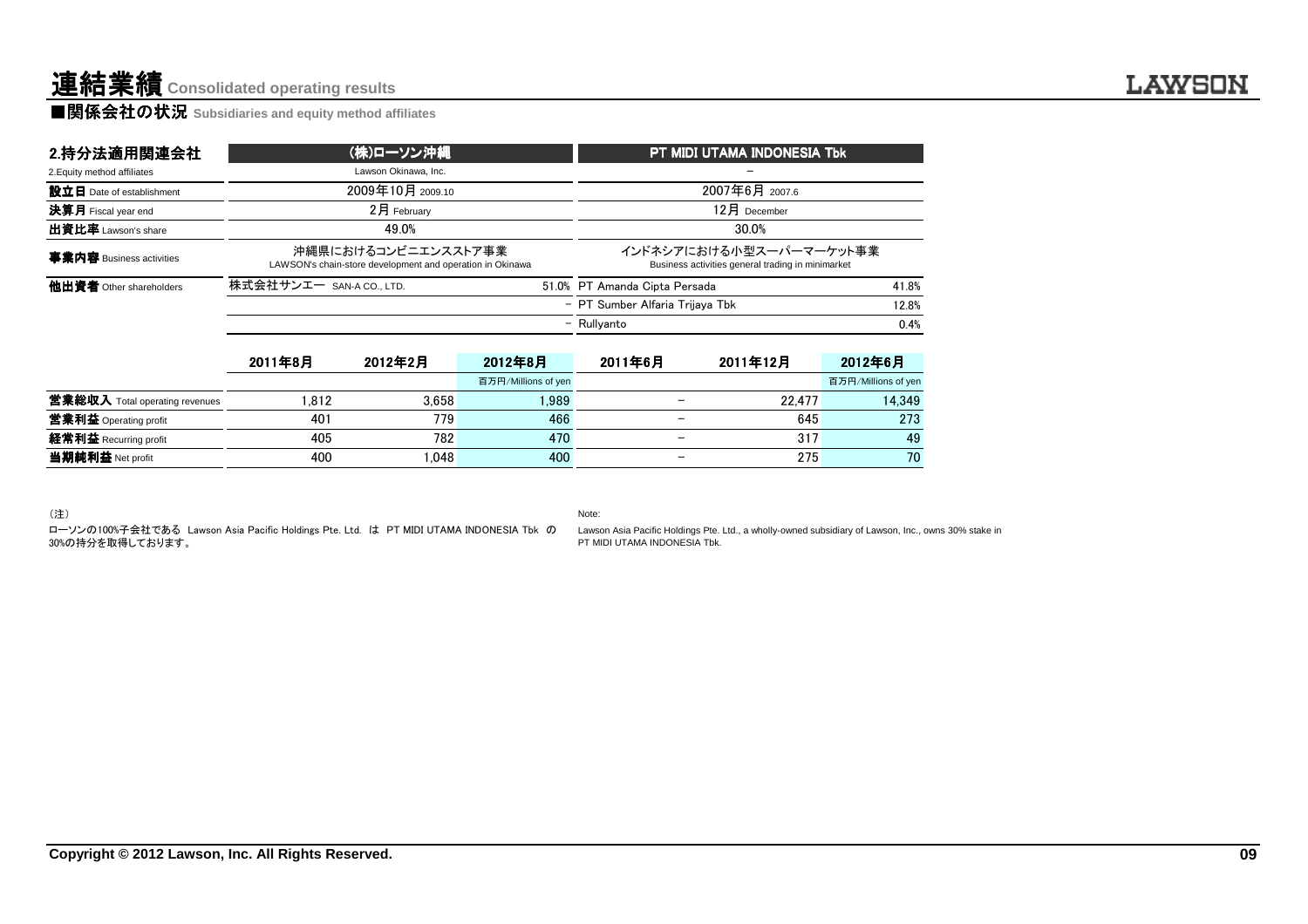### ■国内コンビニエンスストアのグループ店舗数の推移 Number of stores in Japan<sup>\*1</sup>

|                                                 | 2011年度1H/FY2011      | 2012年度1H/FY2012      | 2012年度計画/FY2012(Forecast)      |
|-------------------------------------------------|----------------------|----------------------|--------------------------------|
|                                                 | 2011.3.1 - 2011.8.31 | 2012.3.1 - 2012.8.31 | 2012.3.1 - 2013.2.28(Forecast) |
| 単体 Non-consolidated                             |                      |                      |                                |
| 開店 Opening (店/Store)                            | 237                  | 529                  | 840                            |
| <b>閉店</b> Closure (店/Store)                     | 133                  | 99                   | 310                            |
| うち置換(-) Re-location(-)                          | 31                   | 35                   | $\overline{\phantom{a}}$       |
| 純増 Net Increase (店/Store)                       | 104                  | 430                  | 530                            |
| 総店舗数 Total number of stores                     | 8,880                | 9,495                | 9,595                          |
| グループ会社 Consolidated subsidiaries and affiliates |                      |                      |                                |
| 開店 Opening (店/Store)                            | 164                  | 54                   | 110                            |
| <b>閉店</b> Closure (店/Store)                     | 41                   | 29                   | 50                             |
| うち置換(-) Re-location(-)                          |                      |                      | $\overline{\phantom{0}}$       |
| 純増 Net Increase (店/Store)                       | 123                  | 25                   | 60                             |
| 総店舗数 Total number of stores                     | 1,341                | 1,417                | 1,452                          |
| グループ計 Total <sup>*2</sup>                       |                      |                      |                                |
| 開店 Opening (店/Store)                            | 395                  | 574                  | 940                            |
| <b>閉店</b> Closure (店/Store)                     | 168                  | 119                  | 350                            |
| うち置換(-) Re-location(-)                          | 31                   | 35                   | $\qquad \qquad$                |
| 純増 Net Increase (店/Store)                       | 227                  | 455                  | 590                            |
| 総店舗数 Total number of stores                     | 10,221               | 10,912               | 11,047                         |

(注)

\*1 上記の表の数値は、当社連結グループの運営するコンビニエンスストアの店舗数であり、

(株)九九プラス、(株)ローソン沖縄、(株)ローソン富山の運営する店舗数を含みます。

\*2 「グループ計」の「開店」及び「閉店」の数値は、グループ間での業態変更店舗数を除いています。

Notes

 \*1 The number of stores is a total number of stores operated by the consolidated Lawson group including the number of stores operated by Ninety-nine Plus, Inc., Lawson Okinawa, Inc. and Lawson Toyama, Inc.\*2 The stores of "opening" and "closure" do not include the number of stores which areconverted into a different format within the Lawson group.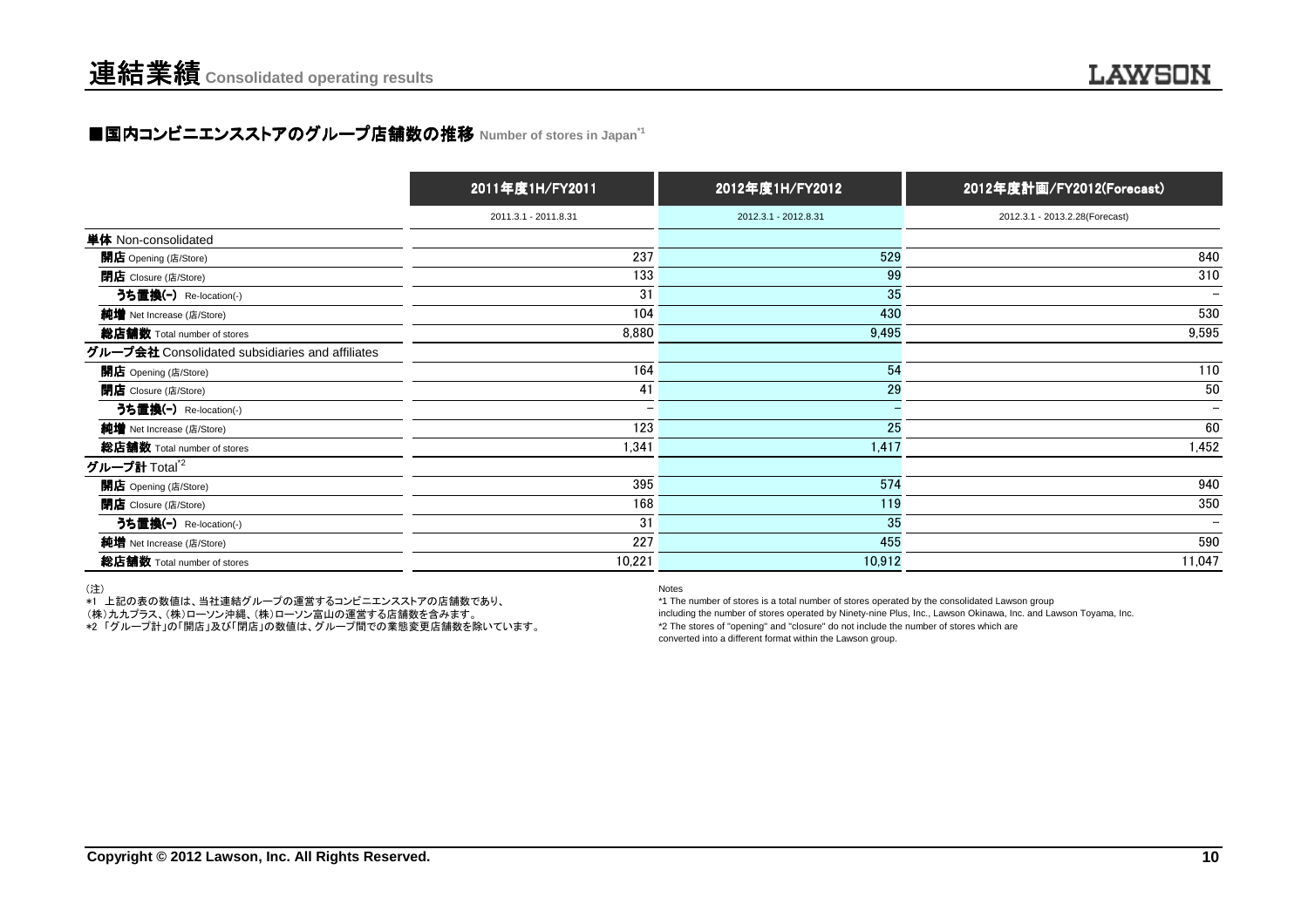### ■国内コンビニエンスストア店舗数 Number of stores in Japan by store type<br> **■国内コンビニエンスストア店舗数** Number of stores in Japan by store type

| 2011年8月          |        | 2012年2月     |        |                             |         | 期中増加店舗数                   |  |
|------------------|--------|-------------|--------|-----------------------------|---------|---------------------------|--|
| August, 2011     |        |             |        |                             |         | Net increase (decrease)   |  |
| 店/Store          |        | 店/Store     |        | 店/Store                     |         | 店/Store                   |  |
|                  |        |             |        |                             |         |                           |  |
|                  |        |             |        |                             |         |                           |  |
| 126              | 1.2%   | 111         | 1.1%   | 105                         | 1.0%    | $-6$                      |  |
| 55               | 0.5%   | 59          | 0.6%   | 48                          | 0.4%    | $-11$                     |  |
| 181              | 1.8%   | 170         | 1.6%   | 153                         | 1.4%    | $-17$                     |  |
|                  |        |             |        |                             |         |                           |  |
| 1,194            | 11.7%  | 1,176       | 11.2%  | 1,293                       | 11.8%   | 117                       |  |
| 2,113            | 20.7%  | 2,223       | 21.3%  | 2.274                       | 20.8%   | 51                        |  |
| 5,356            | 52.4%  | 5,455       | 52.2%  | 5,718                       | 52.4%   | 263                       |  |
| 36               | 0.4%   | 41          | 0.4%   | 57                          | 0.5%    | 16                        |  |
| 8,699            | 85.1%  | 8,895       | 85.1%  | 9,342                       | 85.6%   | 447                       |  |
| 8,880            | 86.9%  | 9,065       | 86.7%  | 9,495                       | 87.0%   | 430                       |  |
|                  |        |             |        |                             |         |                           |  |
|                  |        |             |        |                             |         |                           |  |
|                  |        |             |        |                             |         |                           |  |
| 831              | 8.1%   | 816         | 7.8%   | 790                         | 7.2%    | $-26$                     |  |
|                  |        |             |        |                             |         |                           |  |
| 296              | 2.9%   | 356         | 3.4%   | 401                         | 3.7%    | 45                        |  |
|                  |        |             |        |                             |         |                           |  |
| 15               | 0.1    | 12          | 0.1%   | 11                          | 0.1%    | $-1$                      |  |
| 55               | 0.5    | 61          | 0.6%   | 62                          | 0.6%    | $\mathbf{1}$              |  |
| 1,197            | 11.7%  | 1,245       | 11.9%  | 1,264                       | 11.6%   | 19                        |  |
| 10,077           | 98.6%  | 10,310      | 98.6%  | 10,759                      | 98.6%   | 449                       |  |
|                  |        |             |        |                             |         |                           |  |
|                  |        |             |        |                             |         |                           |  |
| $\boldsymbol{2}$ | 0.0%   | $\mathbf 2$ | 0.0%   | $\sqrt{2}$                  | 0.0%    |                           |  |
| 142              | 1.4%   | 145         | 1.4%   | 151                         | 1.4%    | 6                         |  |
| 10,221           | 100.0% | 10.457      | 100.0% | 10,912                      | 100.0%  | 455                       |  |
|                  |        | 構成比/Share   |        | February, 2012<br>構成比/Share | 2012年8月 | August, 2012<br>構成比/Share |  |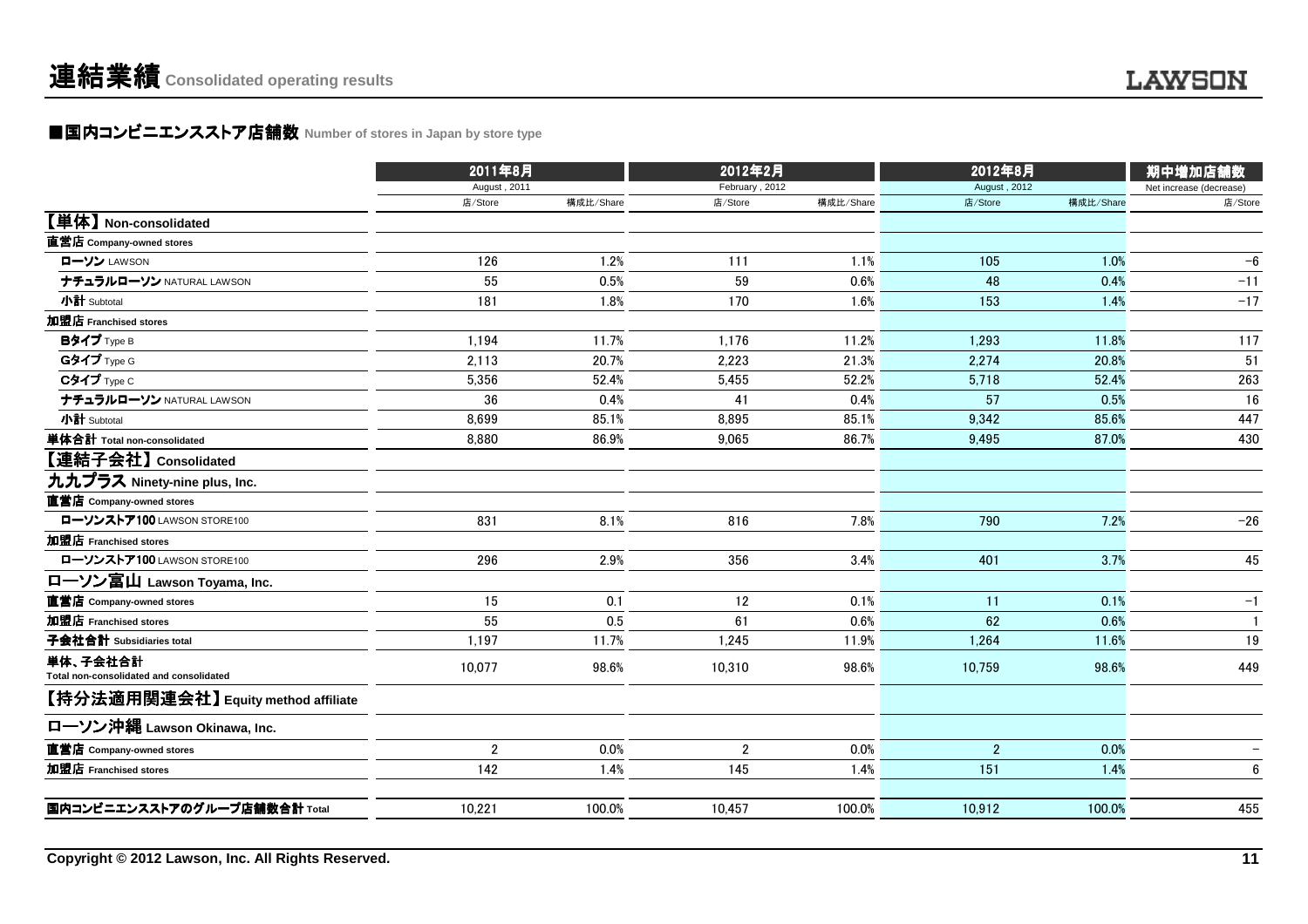# **■海外コンビニエンスストア店舗数**<br>Number of convenience stores abroad

|                                             | 2011年8月      | 2012年2月           | 2012年8月      | 期中増加店舗数                 |
|---------------------------------------------|--------------|-------------------|--------------|-------------------------|
|                                             | August, 2011 | February, 2012    | August, 2012 | Net increase (decrease) |
|                                             | 店/Store      | 店/Store           | 店/Store      | 店/Store                 |
| 上海華聯羅森有限公司<br>Shanghai Hualian Lawson, Inc. | 303          | 314               | 330          | 16                      |
|                                             |              |                   |              |                         |
| 重慶羅森便利店有限公司<br>Chongqing Lawson, Inc.       | 20           | 38                | 56           | 18                      |
|                                             |              |                   |              |                         |
| 大連羅森便利店有限公司<br>Dalian Lawson, Inc.          |              | 3                 |              | 4                       |
|                                             |              |                   |              |                         |
| PT MIDI UTAMA INDONESIA Tbk                 |              | 15                | 66           | 51                      |
|                                             |              |                   |              |                         |
| Lawson USA Hawaii, Inc.                     | -            | $\qquad \qquad -$ |              | $\overline{2}$          |

#### ■その他セグメントの運営する店舗数

**Number of other**

|                                                   | 2011年8月      | 2012年2月        | 2012年8月      | 期中増加店舗数                 |
|---------------------------------------------------|--------------|----------------|--------------|-------------------------|
|                                                   | August, 2011 | February, 2012 | August, 2012 | Net increase (decrease) |
|                                                   | 店/Store      | 店/Store        | 店/Store      | 店/Store                 |
| ローソンHMVエンタテイメント<br>Lawson HMV Entertainment, Inc. | 36           | 39             | -43          |                         |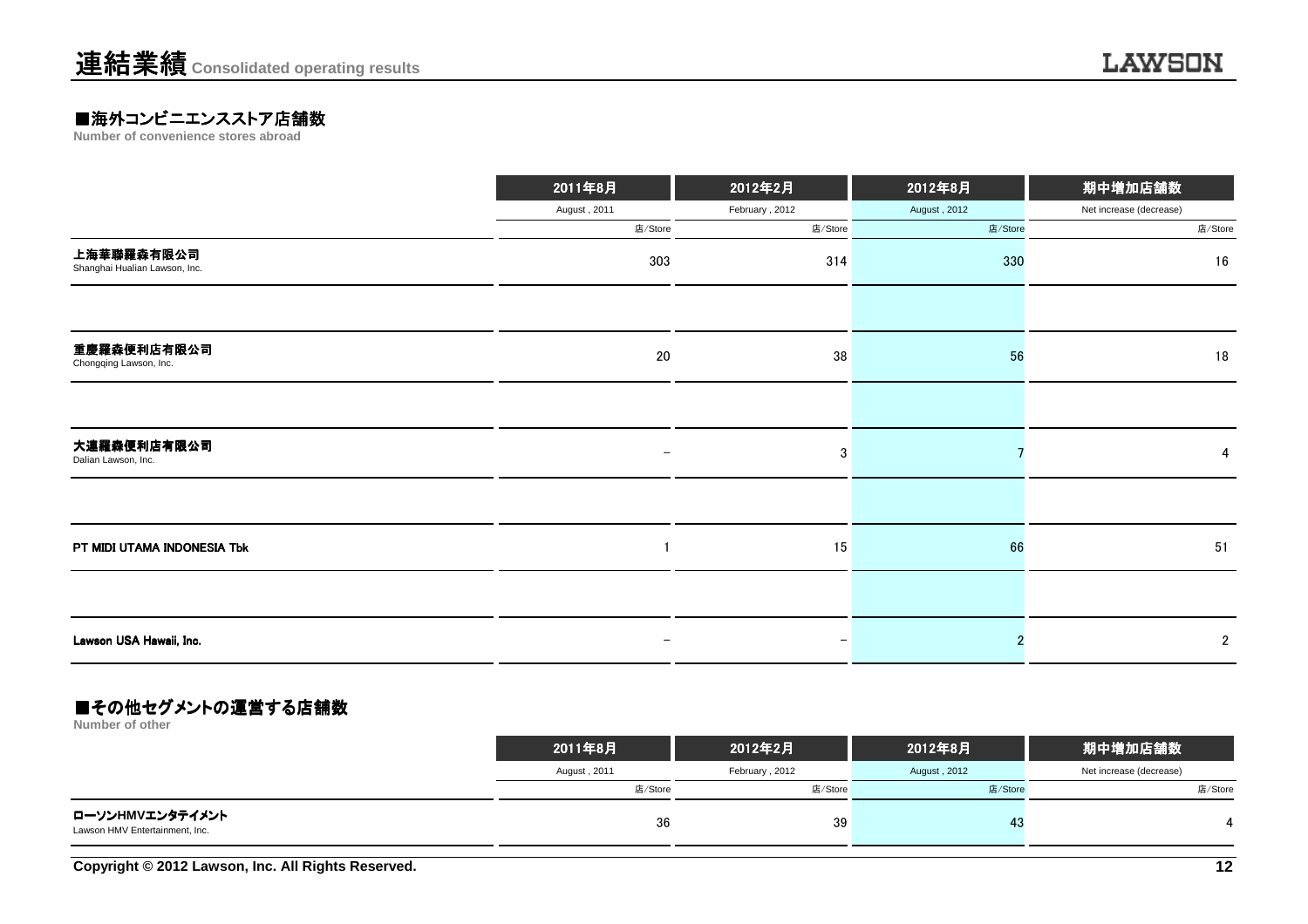#### **■都道府県別店舗分布状況** Number of stores by region and prefecture

|                              |                 | 2012年2月                    |         |               | 2012年8月                    |                  |                          | 期中増加店舗数                    |                          |
|------------------------------|-----------------|----------------------------|---------|---------------|----------------------------|------------------|--------------------------|----------------------------|--------------------------|
|                              |                 | February, 2012             |         |               | August, 2012               |                  |                          | Net increase (decrease)    |                          |
|                              | ローソン            | ローソンストア<br>100             | グループ計   | ローソン          | ローソンストア<br>100             | グループ計            | ローソン                     | ローソンストア<br>100             | グループ計                    |
|                              | LAWSON          | <b>LAWSON STORE</b><br>100 | Total   | <b>LAWSON</b> | <b>LAWSON STORE</b><br>100 | Total            | <b>LAWSON</b>            | <b>LAWSON STORE</b><br>100 | Total                    |
|                              | 店/Store         | 店/Store                    | 店/Store | 店/Store       | 店/Store                    | 店/Store          | 店/Store                  | 店/Store                    | 店/Store                  |
| 北海道 Hokkaido<br>北海道 Hokkaido | 550             | $\overline{\phantom{0}}$   | 550     | 570           | $\overline{\phantom{a}}$   | 570              | 20                       | $\overline{\phantom{m}}$   | 20                       |
| 東北 Tohoku<br>青森 Aomori       | 173             | $\overline{\phantom{0}}$   | 173     | 180           | $\overline{\phantom{m}}$   | 180              | $\overline{7}$           | $-$                        | $\overline{7}$           |
| 岩手 Iwate                     | $\frac{153}{ }$ | $\overline{\phantom{m}}$   | 153     | 157           | $\qquad \qquad -$          | 157              | 4                        | $\overline{\phantom{m}}$   | 4                        |
| 宮城 Miyagi                    | 164             | 29                         | 193     | 168           | $\overline{28}$            | 196              | 4                        | $-1$                       | 3                        |
| 秋田 Akita                     | 158             | $\overline{\phantom{a}}$   | 158     | 163           | $\overline{\phantom{0}}$   | 163              | 5                        | $\overline{\phantom{m}}$   | $\overline{5}$           |
| 山形 Yamagata                  | 64              | $\overline{\phantom{m}}$   | 64      | 67            | $\qquad \qquad -$          | 67               | 3                        | $\overline{\phantom{m}}$   | 3                        |
| 福島 Fukushima                 | 91              |                            | 91      | 91            |                            | 91               | $\overline{\phantom{0}}$ | $\overline{\phantom{m}}$   | $\overline{\phantom{m}}$ |
| 小計 Subtotal                  | 803             | 29                         | 832     | 826           | 28                         | 854              | 23                       | $-1$                       | 22                       |
| 関東 Kanto<br>茨城 Ibaraki       | 109             | 8                          | 117     | 114           | 8                          | $\overline{122}$ | $5\phantom{.0}$          | $\overline{\phantom{m}}$   | $\overline{5}$           |
| 栃木 Tochigi                   | 111             | $\overline{\phantom{0}}$   | 111     | 121           | $\overline{\phantom{a}}$   | 121              | $10$                     | $\overline{\phantom{m}}$   | 10                       |
| 群馬 Gunma                     | 71              | $\overline{\phantom{m}}$   | 71      | 73            | $\qquad \qquad -$          | 73               | $\overline{2}$           | $\overline{\phantom{m}}$   | $\overline{\mathbf{c}}$  |
| 埼玉 Saitama                   | 364             | 61                         | 425     | 386           | 63                         | 449              | 22                       | $\overline{2}$             | 24                       |
| 千葉 Chiba                     | 307             | 60                         | 367     | 368           | 61                         | 429              | 61                       |                            | 62                       |
| 東京 Tokyo                     | 992             | 392                        | 1,384   | 1,111         | 402                        | 1,513            | 119                      | 10                         | 129                      |
| 神奈川 Kanagawa                 | 553             | 185                        | 738     | 585           | 188                        | 773              | 32                       | 3                          | 35                       |
| 小計 Subtotal                  | 2,507           | 706                        | 3,213   | 2,758         | 722                        | 3,480            | 251                      | 16                         | 267                      |
| 甲信越 Koshinetsu<br>新潟 Niigata | 108             | $\overline{\phantom{0}}$   | 108     | 114           | $\equiv$                   | 114              | 6                        | $\overline{\phantom{m}}$   | 6                        |
| 山梨 Yamanashi                 | 81              | $\overline{\phantom{m}}$   | 81      | 87            | $\qquad \qquad -$          | 87               | 6                        | $\overline{\phantom{m}}$   | 6                        |
| 長野 Nagano                    | 135             | $\overline{\phantom{m}}$   | 135     | 139           | $\qquad \qquad -$          | 139              | 4                        | $-$                        | 4                        |
| 小計 Subtotal                  | 324             | $\overline{\phantom{m}}$   | 324     | 340           | $\qquad \qquad -$          | 340              | $\overline{16}$          | $-$                        | 16                       |
| 北陸 Hokuriku<br>富山 Toyama     | 182             | $\overline{\phantom{a}}$   | 182     | 192           | $\overline{\phantom{a}}$   | 192              | $\overline{10}$          | $\overline{\phantom{m}}$   | 10                       |
| 石川 Ishikawa                  | 91              | $\overline{\phantom{m}}$   | 91      | 93            | $\overline{\phantom{m}}$   | 93               | $\overline{2}$           | $\overline{\phantom{m}}$   | $\boldsymbol{2}$         |
| 福井 Fukui                     | 101             | $\overline{\phantom{a}}$   | 101     | 102           | $\qquad \qquad -$          | 102              |                          | $\overline{\phantom{m}}$   |                          |
| 小計 Subtotal                  | 374             | $\overline{\phantom{m}}$   | 374     | 387           | $\overline{\phantom{m}}$   | 387              | 13                       | $\overline{\phantom{m}}$   | 13                       |
| 東海 Tokai<br>静岡 Shizuoka      | 174             | 16                         | 190     | 183           | 15                         | 198              | $\boldsymbol{9}$         | $-1$                       | 8                        |
| 愛知 Aichi                     | 363             | 129                        | 492     | 374           | 132                        | 506              | 11                       | 3                          | $14$                     |
| 岐阜 Gifu                      | 114             | 11                         | 125     | 116           | 12                         | 128              | $\overline{2}$           | $\mathbf{1}$               | 3                        |
| 三重 Mie                       | 99              | $\overline{\phantom{0}}$   | 99      | 100           | $\overline{\phantom{0}}$   | 100              | 1                        | $\overline{\phantom{m}}$   | $\mathbf{1}$             |
| 小計 Subtotal                  | 750             | 156                        | 906     | 773           | 159                        | 932              | 23                       | 3                          | $26\,$                   |

(注)

 上記の表の数値は、当社連結グループの運営するコンビニエンスストアの店舗数であり、(株)九九プラス、(株)ローソン沖縄、(株)ローソン富山の運営する店舗数を含みます。

#### Note

 The number of stores is a total number of stores operated by the consolidated Lawson group including the number ofstores operated by Ninety-nine Plus, Inc., Lawson Okinawa, Inc. and Lawson Toyama, Inc.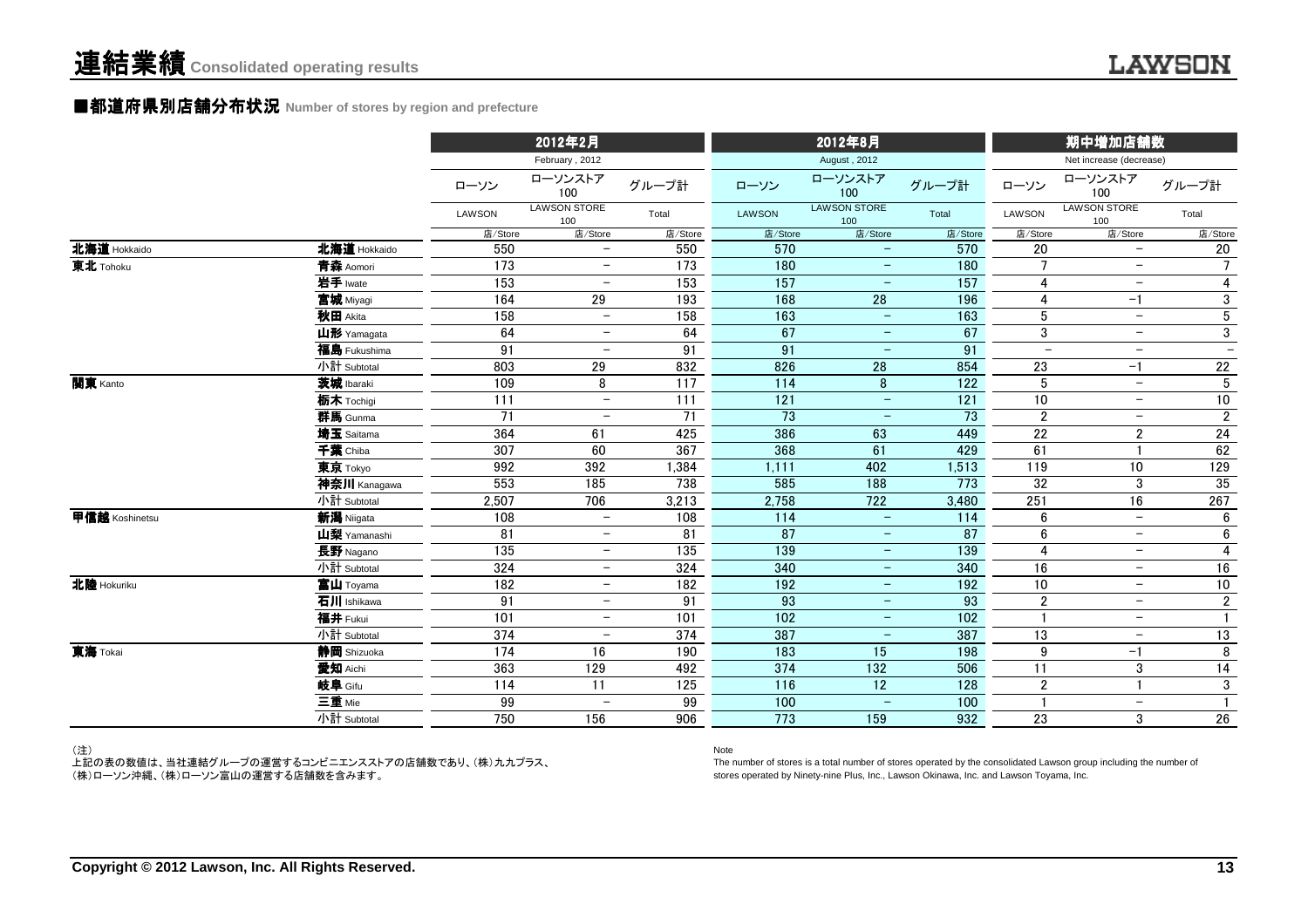#### ■都道府県別店舗分布状況 Number of stores by region and prefecture

|                                                         |                                                           |                  | 2012年2月                    |                  |                  | 2012年8月                    |                  |                          | 期中増加店舗数                    |                          |
|---------------------------------------------------------|-----------------------------------------------------------|------------------|----------------------------|------------------|------------------|----------------------------|------------------|--------------------------|----------------------------|--------------------------|
|                                                         |                                                           |                  | February, 2012             |                  |                  | August, 2012               |                  |                          | Net increase (decrease)    |                          |
|                                                         |                                                           | ローソン             | ローソンストア<br>100             | グループ計            | ローソン             | ローソンストア<br>100             | グループ計            | ローソン                     | ローソンストア<br>100             | グループ計                    |
|                                                         |                                                           | LAWSON           | <b>LAWSON STORE</b><br>100 | Total            | LAWSON           | <b>LAWSON STORE</b><br>100 | Total            | LAWSON                   | <b>LAWSON STORE</b><br>100 | Total                    |
|                                                         |                                                           | 店/Store          | 店/Store                    | 店/Store          | 店/Store          | 店/Store                    | 店/Store          | 店/Store                  | 店/Store                    | 店/Store                  |
| 近畿 Kinki                                                | 滋賀 Shiga                                                  | $\overline{123}$ | 5                          | 128              | $\overline{125}$ | $\overline{7}$             | $\overline{132}$ | $\overline{2}$           | $\overline{2}$             | 4                        |
|                                                         | 京都 Kyoto                                                  | 216              | 45                         | 261              | 218              | 44                         | 262              | $\mathbf{2}$             | $-1$                       |                          |
|                                                         | 大阪 Osaka                                                  | 830              | 155                        | 985              | 840              | $\frac{155}{155}$          | 995              | $\overline{10}$          | $-$                        | 10                       |
|                                                         | 兵庫 Hyogo                                                  | 530              | 42                         | $\overline{572}$ | 541              | 43                         | 584              | $\overline{11}$          | $\mathbf{1}$               | $\overline{12}$          |
|                                                         | 奈良 Nara                                                   | 95               | $\overline{5}$             | 100              | 95               | $\overline{5}$             | 100              | $\overline{\phantom{m}}$ | $\overline{\phantom{a}}$   | $\overline{\phantom{m}}$ |
|                                                         | 和歌山 Wakayama                                              | 112              | 3                          | 115              | 113              | $\mathbf{3}$               | 116              | $\mathbf{1}$             | $-$                        |                          |
|                                                         | 小計 Subtotal                                               | 1,906            | 255                        | 2,161            | 1,932            | 257                        | 2,189            | 26                       | $\overline{2}$             | 28                       |
| 中国 Chugoku                                              | 鳥取 Tottori                                                | 93               | $\overline{\phantom{m}}$   | 93               | 95               | $\equiv$                   | 95               | $\overline{2}$           | $\overline{\phantom{a}}$   | $\mathbf{2}$             |
|                                                         | 島根 Shimane                                                | 92               | $\overline{\phantom{m}}$   | 92               | 96               | $\overline{\phantom{m}}$   | 96               | $\overline{4}$           | $-$                        | 4                        |
|                                                         | 岡山 Okayama                                                | 122              | $\overline{\phantom{m}}$   | 122              | 129              | $\overline{\phantom{m}}$   | $\overline{129}$ | $\overline{7}$           | $-$                        | $\overline{7}$           |
|                                                         | 広島 Hiroshima                                              | 146              | $\overline{\phantom{m}}$   | 146              | 152              | $\overline{\phantom{m}}$   | 152              | $6\phantom{a}$           | $\overline{\phantom{m}}$   | $6\phantom{a}$           |
|                                                         | $\mathbf{\mathsf{\mu}}$ $\mathbf{\mathsf{\Pi}}$ Yamaquchi | 112              | $\overline{\phantom{m}}$   | 112              | 117              | $\equiv$                   | 117              | 5                        | $\overline{\phantom{m}}$   | $5\phantom{.0}$          |
|                                                         | 小計 Subtotal                                               | 565              | $\overline{\phantom{m}}$   | 565              | 589              | $\equiv$                   | 589              | 24                       | $-$                        | 24                       |
| 四国 Shikoku                                              | <b>徳島</b> Tokushima                                       | 103              | $\overline{\phantom{m}}$   | 103              | 106              | $-$                        | 106              | 3                        | $\overline{\phantom{0}}$   | 3                        |
|                                                         | 香川 Kagawa                                                 | 99               | $\overline{\phantom{a}}$   | 99               | 102              | $\equiv$                   | 102              | 3                        | $-$                        | 3                        |
|                                                         | 愛媛 Ehime                                                  | 160              | $\overline{\phantom{a}}$   | 160              | 166              | $\overline{\phantom{m}}$   | 166              | $\boldsymbol{6}$         | $\overline{\phantom{m}}$   | 6                        |
|                                                         | 高知 Kochi                                                  | 60               | $\overline{\phantom{a}}$   | 60               | 63               | $\equiv$                   | 63               | 3                        | $-$                        | 3                        |
|                                                         | 小計 Subtotal                                               | 422              | $\overline{\phantom{0}}$   | 422              | 437              | $\equiv$                   | 437              | 15                       | $-$                        | 15                       |
| 九州 Kyushu                                               | 福岡 Fukuoka                                                | 349              | 26                         | 375              | 357              | 25                         | 382              | 8                        | $-1$                       | 7 <sup>7</sup>           |
|                                                         | 佐賀 Saga                                                   | 63               | $\overline{\phantom{0}}$   | 63               | 63               | $\equiv$                   | 63               | $\overline{\phantom{a}}$ | $-$                        | $\overline{\phantom{0}}$ |
|                                                         | 長崎 Nagasaki                                               | 90               | $\overline{\phantom{m}}$   | 90               | 91               | $\overline{\phantom{m}}$   | 91               |                          | $\overline{\phantom{m}}$   | $\mathbf{1}$             |
|                                                         | 熊本 Kumamoto                                               | 98               | $\overline{\phantom{m}}$   | 98               | 101              | $\overline{\phantom{m}}$   | 101              | 3                        | $\overline{\phantom{m}}$   | 3                        |
|                                                         | 大分 Oita                                                   | 143              | $\overline{\phantom{m}}$   | 143              | 145              | $\equiv$                   | 145              | $\overline{2}$           | $-$                        | $\mathbf{2}$             |
|                                                         | 宮崎 Miyazaki                                               | 85               | $\overline{\phantom{m}}$   | 85               | 86               | $\equiv$                   | 86               |                          | $-$                        |                          |
|                                                         | 鹿児島 Kagoshima                                             | 109              | $\overline{\phantom{0}}$   | 109              | 113              | $\overline{\phantom{m}}$   | 113              | $\overline{4}$           | $-$                        | 4                        |
|                                                         | 小計 Subtotal                                               | 937              | 26                         | 963              | 956              | 25                         | 981              | 19                       | -1                         | 18                       |
| 合計 Total                                                |                                                           | 9,138            | 1,172                      | 10,310           | 9,568            | 1,191                      | 10,759           | 430                      | 19                         | 449                      |
|                                                         |                                                           |                  |                            |                  |                  |                            |                  |                          |                            |                          |
|                                                         | 沖縄 Okinawa                                                | 147              | $\overline{\phantom{a}}$   | 147              | 153              | $\equiv$                   | $\overline{153}$ | 6                        | $-$                        | 6                        |
| 国内コンビニエンスストアグループ店舗数計<br>Total number of stores in Japan |                                                           | 9,285            | 1,172                      | 10,457           | 9,721            | 1,191                      | 10,912           | 436                      | 19                         | 455                      |

(注)

上記の表の数値は、当社連結グループの運営するコンビニエンスストアの店舗数であり、(株)九九プラス、 (株)ローソン沖縄、(株)ローソン富山の運営する店舗数を含みます。

**Note** 

 The number of stores is a total number of stores operated by the consolidated Lawson group including the number ofstores operated by Ninety-nine Plus, Inc., Lawson Okinawa, Inc. and Lawson Toyama, Inc.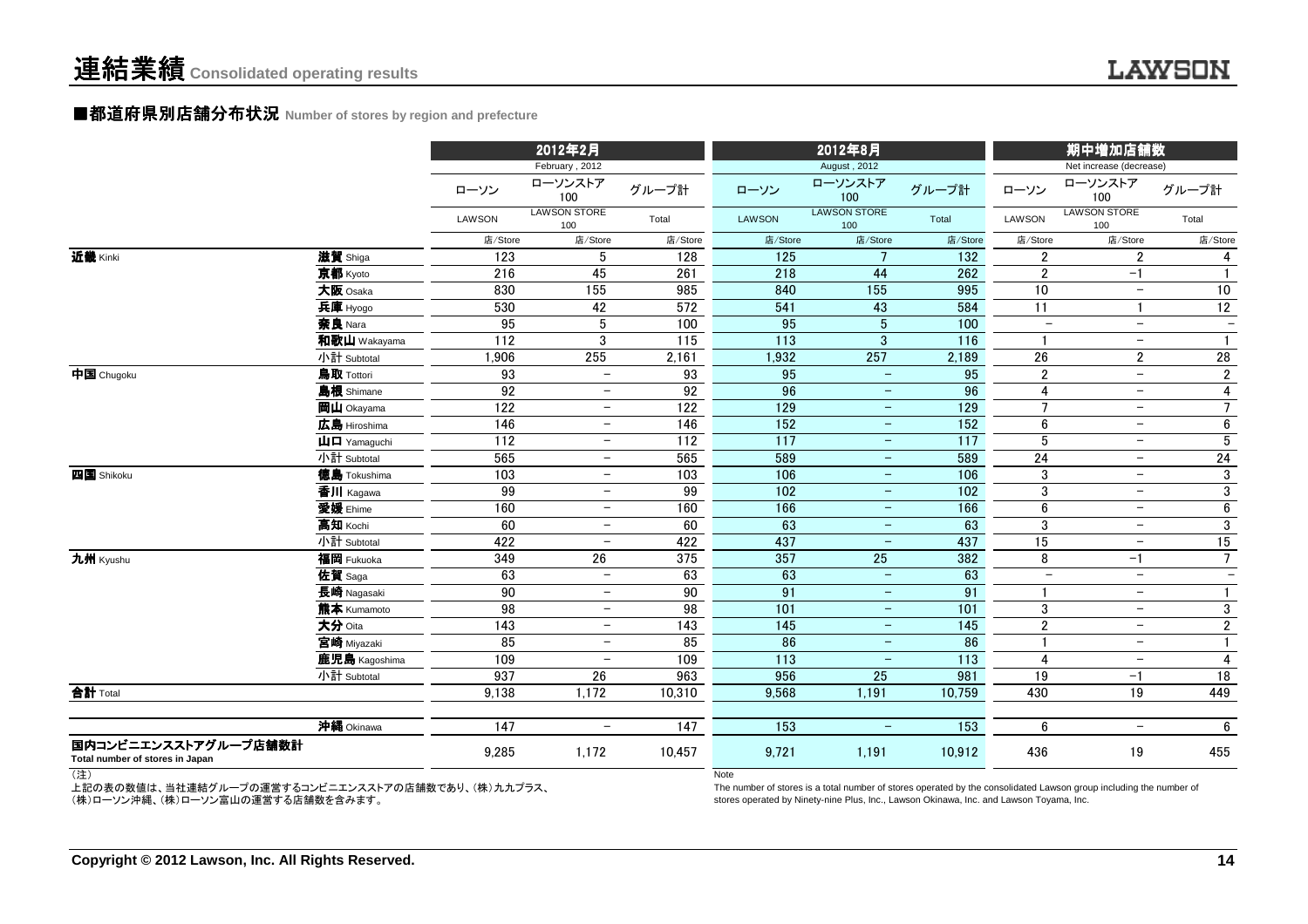### **■主な業績と予想** Results and forecasts for major financial indicators<br>
————————————————————

|                                                                                                      |                                  | 2010年度/FY2010 |                                      |          |                                  | 2011年度/FY2011 |                                      |         |                                                                                                                   | 2012年度/FY2012 |                                                                                                                             |         |  |
|------------------------------------------------------------------------------------------------------|----------------------------------|---------------|--------------------------------------|----------|----------------------------------|---------------|--------------------------------------|---------|-------------------------------------------------------------------------------------------------------------------|---------------|-----------------------------------------------------------------------------------------------------------------------------|---------|--|
|                                                                                                      | 第2四半期/1H<br>2010.3.1 - 2010.8.31 |               | 通期/Full year<br>2010.3.1 - 2011.2.28 |          | 第2四半期/1H<br>2011.3.1 - 2011.8.31 |               | 通期/Full year<br>2011.3.1 - 2012.2.29 |         | 第2四半期/1H<br>2012.3.1 - 2012.8.31                                                                                  |               | 通期計画/Full year (Forecast)<br>2012.3.1 - 2013.2.28                                                                           |         |  |
|                                                                                                      |                                  |               | 金額/Amount 前年比/YoY 金額/Amount          | 前年比/YoY  | 金額/Amount                        |               | 前年比/YoY 金額/Amount                    | 前年比/YoY | 金額/Amount                                                                                                         | 前年比/YoY       | 金額/Amount                                                                                                                   | 前年比/YoY |  |
| チェーン全店売上高(百万円)<br>Total net sales (millions of yen)                                                  | 747.582                          |               | 98.5% 1,502,754                      | 102.1%   | 816.169                          |               | 109.2% 1,621,328                     | 107.9%  | 859,883                                                                                                           | 105.4%        | 1,714,000                                                                                                                   | 105.7%  |  |
| 加盟店売上高(百万円)<br>Net sales reported by franchised stores (millions of yen)                             | 722.297                          |               | 99.8% 1.456.113                      | 103.5%   | 796.440                          |               | 110.3% 1.582.583                     | 108.7%  | 841.712                                                                                                           | 105.7%        | $\overline{\phantom{a}}$                                                                                                    |         |  |
| 直営店売上高(百万円)<br>Net sales from Company-operated stores (millions of yen)                              | 25.284                           | 71.7%         | 46.641                               | 70.8%    | 19,729                           | 78.0%         | 38.745                               | 83.1%   | 18.171                                                                                                            | 92.1%         | $\qquad \qquad -$                                                                                                           |         |  |
| <b>営業総収入</b> (百万円)*'<br>Gross operating revenue (millions of yen)                                    | 133,400                          | 94.3%         | 263,209                              | 96.9%    | 136,813                          | 102.6%        | 272,498                              | 103.5%  | 145,342                                                                                                           | 106.2%        | 289,000                                                                                                                     | 106.1%  |  |
| <b>営業利益</b> (百万円)<br>Operating profit (millions of yen)                                              | 27,187                           | 99.9%         | 50,210                               | 111.6%   | 29,607                           | 108.9%        | 56,263                               | 112.1%  | 31,232                                                                                                            | 105.5%        | 60,000                                                                                                                      | 106.6%  |  |
| 経常利益(百万円)<br>Recurring profit (millions of yen)                                                      | 26,798                           | 98.8%         | 49,312                               | 110.6%   | 29,654                           | 110.7%        | 56,110                               | 113.8%  | 31,255                                                                                                            | 105.4%        | 59.400                                                                                                                      | 105.9%  |  |
| 四半期(当期)純利益(百万円)<br>Net profit (millions of yen)                                                      | 12,660                           | 103.1%        | 24,643                               | 119.2%   | 9,175                            | 72.5%         | 22,462                               | 91.2%   | 16,650                                                                                                            | 181.5%        | 31,500                                                                                                                      | 140.2%  |  |
| 1株当たり四半期(当期)純利益(円)*2<br>Net profit per share (yen)                                                   |                                  | 127.18        |                                      | 247.15   |                                  | 91.87         |                                      | 224.91  |                                                                                                                   | 166.69        | 315.35                                                                                                                      |         |  |
| 純資産(百万円)<br>Net assets (millions of yen)                                                             |                                  | 207,906       |                                      | 211,448  |                                  | 212,125       |                                      | 216,826 |                                                                                                                   | 224.250       | $\overline{\phantom{0}}$                                                                                                    |         |  |
| <b>総資産</b> (百万円)<br>Total assets (millions of yen)                                                   |                                  | 451.068       |                                      | 444.821  |                                  | 505.302       |                                      | 500.667 |                                                                                                                   | 529.521       | $\qquad \qquad -$                                                                                                           |         |  |
| 1株当たり純資産(円)<br>Net assets per share (yen)                                                            |                                  | 2,078.30      |                                      | 2,113.24 |                                  | 2,120.02      | 2,166.35                             |         | 2,240.69                                                                                                          |               | $\qquad \qquad -$                                                                                                           |         |  |
| 総資産四半期(当期)純利益率<br><b>ROA</b>                                                                         |                                  | 2.9%          | 5.7%                                 |          |                                  | 1.9%          |                                      | 4.8%    |                                                                                                                   | 3.2%          | $\qquad \qquad -$                                                                                                           |         |  |
| 自己資本四半期(当期)純利益率<br><b>ROE</b>                                                                        |                                  | 6.2%          | 12.0%                                |          | 4.3%                             |               | 10.5%                                |         | 7.6%                                                                                                              |               | $\qquad \qquad -$                                                                                                           |         |  |
| 流動比率<br>Current ratio                                                                                |                                  | 76.3%         |                                      | 74.5%    |                                  | 74.5%         |                                      | 70.2%   |                                                                                                                   | 68.7%         | $\qquad \qquad -$                                                                                                           |         |  |
| 固定比率<br>Fixed ratio                                                                                  |                                  | 152.6%        |                                      | 152.4%   |                                  | 165.1%        |                                      | 167.7%  |                                                                                                                   | 171.2%        | $\qquad \qquad -$                                                                                                           |         |  |
| 自己資本比率<br>Shareholder's equity ratio                                                                 |                                  | 46.0%         |                                      | 47.4%    |                                  | 41.9%         |                                      | 43.2%   |                                                                                                                   | 42.3%         | $\qquad \qquad -$                                                                                                           |         |  |
| 総店舗数<br>Number of stores                                                                             |                                  | 8,713         |                                      | 8,776    |                                  | 8,880         |                                      | 9.065   |                                                                                                                   | 9,495         | 9.595                                                                                                                       |         |  |
| (注)<br>*1 営業総収入は直営店売上高、加盟店からの収入等の合計です。<br>*2 通期計画の1株当たり当期純利益に関しては、2012年8月31日現在の期末発行済株式数を用いて算出しております。 |                                  |               |                                      |          | <b>Notes</b>                     |               |                                      |         | *1 The gross operating revenues are a sum of total sales of LAWSON stores and commissions from franchised stores. |               | *2 Forecasted full-year net profit per share is calculated based on the number of outstanding shares as of August 31, 2012. |         |  |
|                                                                                                      |                                  |               |                                      |          |                                  |               |                                      |         |                                                                                                                   |               |                                                                                                                             |         |  |
|                                                                                                      |                                  |               |                                      |          |                                  |               |                                      |         |                                                                                                                   |               |                                                                                                                             |         |  |
| Copyright © 2012 Lawson, Inc. All Rights Reserved.                                                   |                                  |               |                                      |          |                                  |               |                                      |         |                                                                                                                   |               |                                                                                                                             | 15      |  |

(注)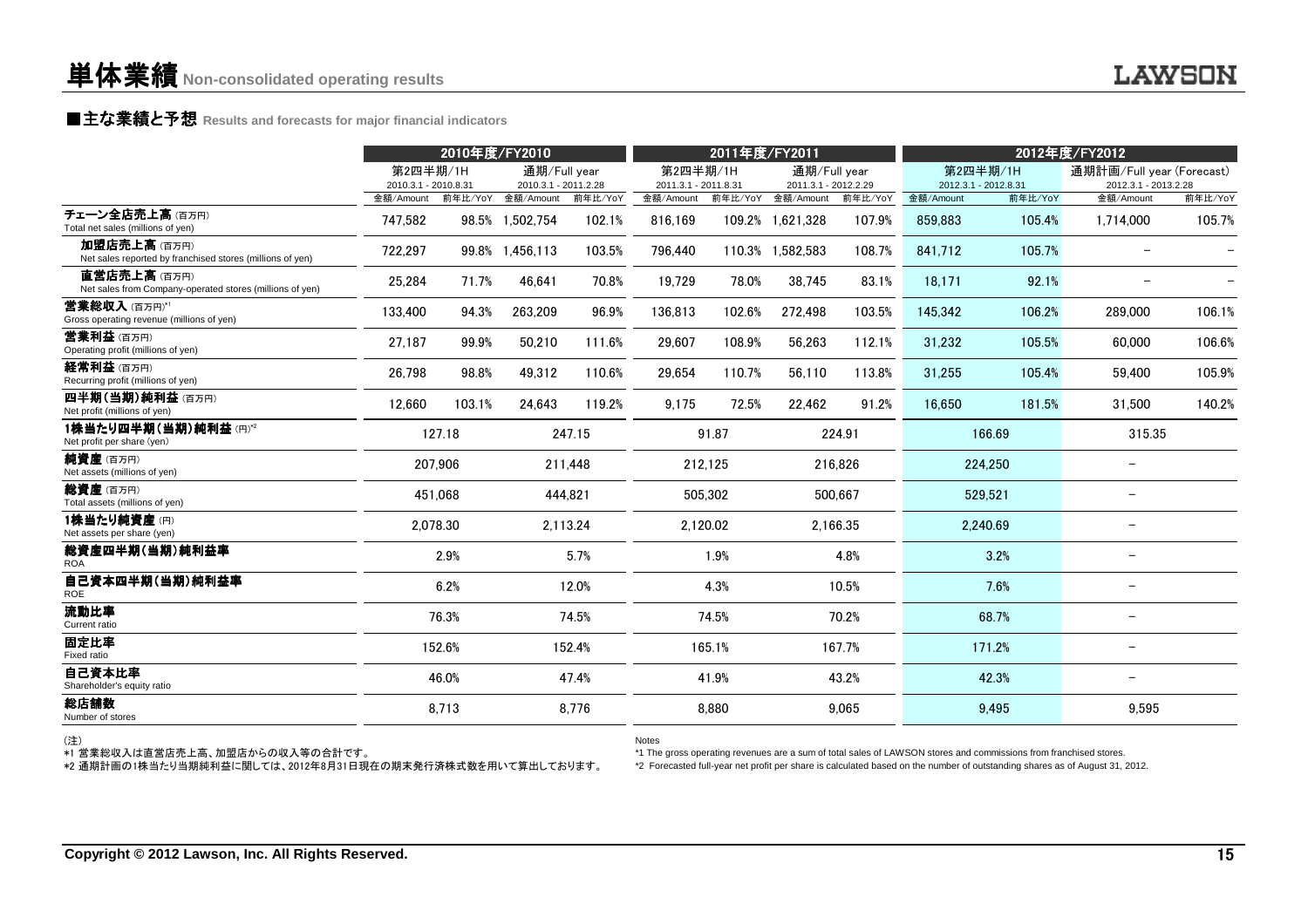### ■損益計算書 **Non-consolidated statement of income**

|                                                                  |                 | 2010年度1H             | 2011年度1H             |                   | 2012年度1H             |         | 前年増減                |  |
|------------------------------------------------------------------|-----------------|----------------------|----------------------|-------------------|----------------------|---------|---------------------|--|
|                                                                  |                 | 2010.3.1 - 2010.8.31 | 2011.3.1 - 2011.8.31 |                   | 2012.3.1 - 2012.8.31 |         | Increase (Decrease) |  |
|                                                                  |                 | 百万円/Millions of yen  | 百万円/Millions of yen  | 前年比/YoY           | 百万円/Millions of yen  | 前年比/YoY | 百万円/Millions of yen |  |
| A.営業総収入 Gross operating revenues                                 | $B + E$         | 133.400              | 136,813              | 102.6%            | 145,342              | 106.2%  | 8,529               |  |
| <b>B.売上高</b> Net sales <sup>"1</sup>                             |                 | 25.284               | 19,907               | 78.7%             | 18.738               | 94.1%   | $-1.169$            |  |
| <b>C.売上原価</b> Cost of goods sold <sup>2</sup>                    |                 | 17,852               | 14,102               | 79.0%             | 13,291               | 94.2%   | $-811$              |  |
| D.売上総利益 Gross profit on sales <sup>3</sup>                       | $B - C$         | 7,432                | 5,805                | 78.1%             | 5,447                | 93.8%   | $-357$              |  |
| <b>E.営業収入</b> Operating revenues                                 | $F + G$         | 108,115              | 116,905              | 108.1%            | 126,604              | 108.3%  | 9,698               |  |
| F.加盟店からの収入 Franchise commission from franchised stores           |                 | 96,908               | 105,307              | 108.7%            | 112,738              | 107.1%  | 7,430               |  |
| G.その他の営業収入 Other                                                 |                 | 11.207               | 11.597               | 103.5%            | 13.865               | 119.6%  | 2,268               |  |
| <b>H.営業総利益</b> Gross operating profit                            | $A - C = D + E$ | 115,548              | 122,710              | 106.2%            | 132.051              | 107.6%  | 9,340               |  |
| <b>I.販売費及び一般管理費</b> Selling, general and administrative expenses |                 | 88,361               | 93,102               | 105.4%            | 100.818              | 108.3%  | 7,715               |  |
| J.営業利益 Operating profit                                          | $H - I$         | 27,187               | 29,607               | 108.9%            | 31,232               | 105.5%  | 1,625               |  |
| 営業外収益 Non-operating income                                       |                 | 733                  | 925                  | 126.2%            | 1,045                | 112.9%  | 119                 |  |
| 営業外費用 Non-operating expenses                                     |                 | 1,121                | 878                  | 78.4%             | 1.023                | 116.5%  | 144                 |  |
| 経常利益 Recurring profit                                            |                 | 26,798               | 29,654               | 110.7%            | 31.255               | 105.4%  | 1,600               |  |
| 特別利益 Extraordinary gain                                          |                 | 73                   | 56                   | 76.3%             | 209                  | 370.9%  | 152                 |  |
| 特別損失 Extraordinary loss                                          |                 | 5,120                | 13,714               | 267.8%            | 3,137                | 22.9%   | $-10,576$           |  |
| 税引前四半期純利益 Income before income taxes                             |                 | 21,752               | 15,996               | 73.5%             | 28,326               | 177.1%  | 12,329              |  |
| 法人税、住民税及び事業税 Income taxes - current                              |                 | 5,636                | 10,596               | 188.0%            | 11,725               | 110.7%  | 1,129               |  |
| 法人税等調整額 Deferred income taxes                                    |                 | 3,455                | $-3,774$             | $\qquad \qquad -$ | $-49$                |         | 3,725               |  |
| 四半期純利益 Net profit                                                |                 | 12,660               | 9,175                | 72.5%             | 16,650               | 181.5%  | 7,474               |  |
|                                                                  |                 |                      |                      |                   |                      |         |                     |  |

■販売費及び一般管理費の主な明細 **Selling, general and administrative expenses**

|                                                          | 2010年度1H             | 2011年度1H             |         | 2012年度1H             |         | 前年増減<br>Increase (Decrease) |  |
|----------------------------------------------------------|----------------------|----------------------|---------|----------------------|---------|-----------------------------|--|
|                                                          | 2010.3.1 - 2010.8.31 | 2011.3.1 - 2011.8.31 |         | 2012.3.1 - 2012.8.31 |         |                             |  |
|                                                          | 百万円/Millions of yen  | 百万円/Millions of yen  | 前年比/YoY | 百万円/Millions of yen  | 前年比/YoY | 百万円/Millions of yen         |  |
| 地代家賃 Rents                                               | 32,970               | 34.349               | 104.2%  | 36.733               | 106.9%  | 2.384                       |  |
| 人件費 Personal expenses                                    | 17.093               | 17.540               | 102.6%  | 17.716               | 101.0%  | 176                         |  |
| 動産リース料 Equipment leasing charges                         | 3.250                | 2.606                | 80.2%   | 1,704                | 65.4%   | $-901$                      |  |
| 有形固定資産減価償却費 Depreciation of property and store equipment | 10.094               | 11.227               | 111.2%  | 13.445               | 119.8%  | 2.217                       |  |
| 広告宣伝費 Advertising and promotional expenses <sup>*4</sup> | 4,716                | 5.601                | 118.8%  | 7.097                | 126.7%  | 1.496                       |  |
| その他 Other                                                | 20,235               | 21.777               | 107.6%  | 24.120               | 110.8%  | 2,342                       |  |
| 合計 Total                                                 | 88,361               | 93.102               | 105.4%  | 100.818              | 108.3%  | 7,715                       |  |
| (注)                                                      |                      | Notes                |         |                      |         |                             |  |

\*1「売上高」は、商品売上高です。

\*2 「売上原価」は、商品売上原価です。

\*3 「売上総利益」は、商品売上総利益です。

\*4 「広告宣伝費」には、ポイント引当金繰入額を含んでおります。

\*1 Net sales of goods.

\*2 Cost of goods sold.

\*3 Gross profit on goods sales.

\*4 "Advertising and promotional expenses" include provision for point card certificates.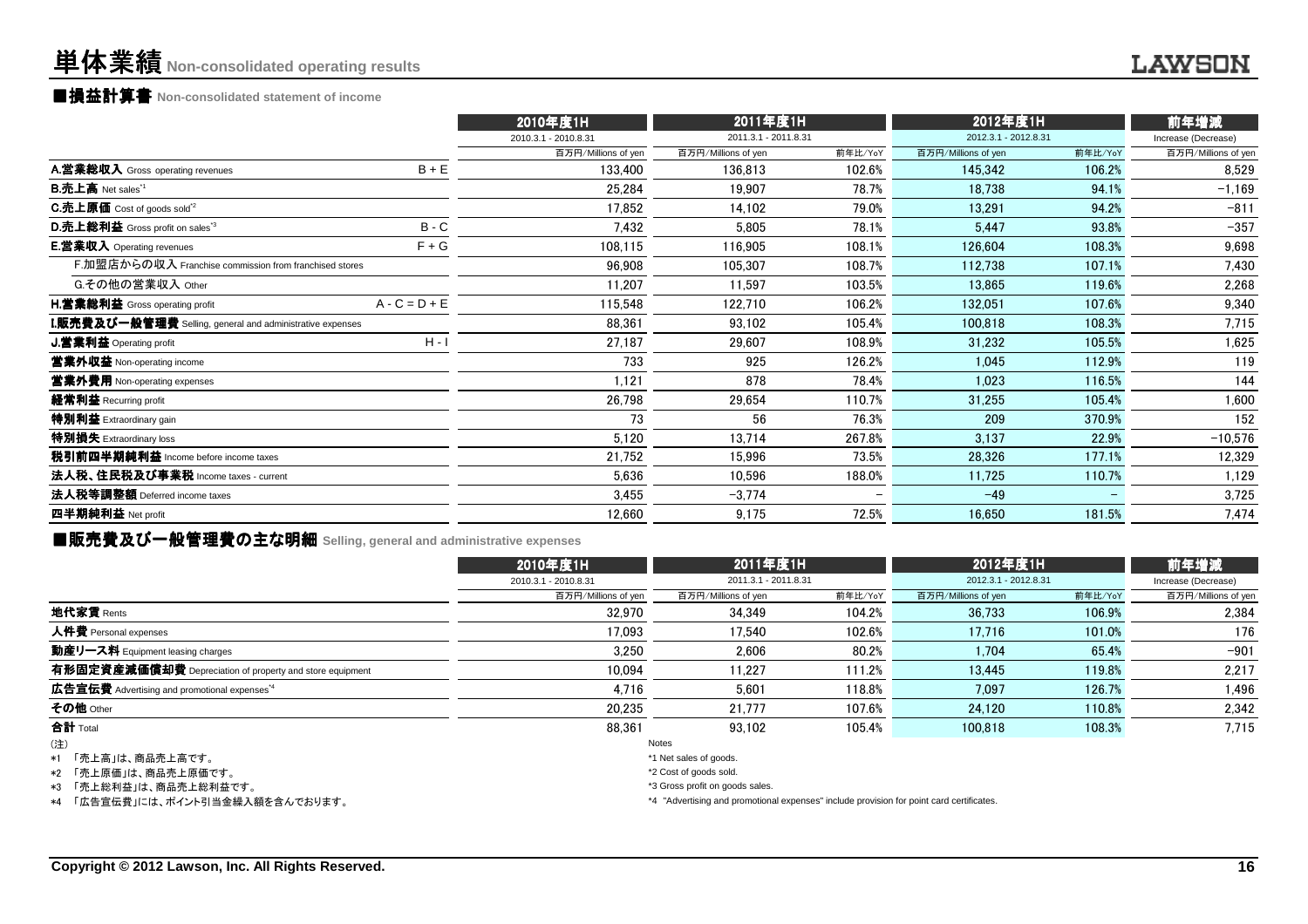# 単体業績**Non-consolidated operating results**

| ■営業外収益·営業外費用内訳<br>前年増減<br>2010年度1H<br>2011年度1H<br>2012年度1H<br>2010.3.1 - 2010.8.31<br>2011.3.1 - 2011.8.31<br>2012.3.1 - 2012.8.31<br>Increase (Decrease)<br>百万円/Millions of yen<br>百万円/Millions of yen<br>百万円/Millions of yen<br>百万円/Millions of yen<br>385<br>335<br>365<br>20<br>150<br>98<br>82<br>$-16$<br>$\overline{247}$<br>577<br>461<br>116<br>733<br>925<br>1,045<br>119<br>374<br>407<br>449<br>41<br>555<br>204<br>225<br>21<br>191<br>267<br>348<br>81<br>1,121<br>878<br>1,023<br>144<br>■特別利益·特別損失内訳<br>2010年度1H<br>2011年度1H<br>2012年度1H<br>前年増減<br>2010.3.1 - 2010.8.31<br>2011.3.1 - 2011.8.31<br>2012.3.1 - 2012.8.31<br>Increase (Decrease)<br>百万円/Millions of yen<br>百万円/Millions of yen<br>百万円/Millions of yen<br>百万円/Millions of yen<br>53<br>$\mathbf 0$<br>$-53$<br>73<br>$\overline{2}$<br>195<br>198<br>10<br>10<br>73<br>56<br>209<br>152<br>1,679<br>600<br>$-590$<br>1,190<br>20<br>1,258<br>19<br>O<br>2,382<br>2,113<br>2,466<br>$-83$<br>69<br>10.055<br>134<br>$-9,921$<br>5,120<br>13.714<br>3,137<br>$-10,576$<br>■投融資の状況<br>2011年度1H<br>前年増減<br>2012年度計画<br>2010年度1H<br>2012年度1H<br>2010.3.1 - 2010.8.31<br>2011.3.1 - 2011.8.31<br>2012.3.1 - 2012.8.31<br>Increase (Decrease)<br>百万円/Millions of yen<br>百万円/Millions of yen<br>百万円/Millions of yen<br>百万円/Millions of yen<br>6.724<br>8.085<br>17.701<br>9.616<br>3,261<br>4,390<br>3,667<br>$-723$<br>4.090<br>3.552<br>2.344<br>$-1.208$<br>411<br>343<br>802<br>1,145<br>14,486<br>16,370<br>24,858<br>8,488<br>7.408<br>$-5,737$<br>$-1,506$<br>13,145<br>4,975<br>9,501<br>9,792<br>291<br>17,955<br>42,059<br>3,043<br>39,016<br>10,094<br>11,227<br>13,445<br>2,218<br>3,612<br>3,804<br>356<br>4,160<br>13,707<br>17,605<br>15,031<br>2,574 | <u>I II PINTER MANAGEMENT I</u> |  |  |                                 |
|--------------------------------------------------------------------------------------------------------------------------------------------------------------------------------------------------------------------------------------------------------------------------------------------------------------------------------------------------------------------------------------------------------------------------------------------------------------------------------------------------------------------------------------------------------------------------------------------------------------------------------------------------------------------------------------------------------------------------------------------------------------------------------------------------------------------------------------------------------------------------------------------------------------------------------------------------------------------------------------------------------------------------------------------------------------------------------------------------------------------------------------------------------------------------------------------------------------------------------------------------------------------------------------------------------------------------------------------------------------------------------------------------------------------------------------------------------------------------------------------------------------------------------------------------------------------------------------------------------------------------------------------------------------------------------------------------------------------------------------------|---------------------------------|--|--|---------------------------------|
| Non-operating income & Non-operating expenses<br>受取利息 Interest received<br>受取補償金 Compensation income<br>その他 Other<br>営業外収益計 Non-operating income<br>支払利息 Interest expense<br>リース解約損 Loss on cancellation of store lease contract<br>その他 Other<br>営業外費用計 Non-operating expenses<br>Extraordinary gain & extraordinary loss<br>固定資産売却益 Gain on sales of noncurrent assets<br><b>関係会社株式売却益</b> Gain on sales of subsidiaries and affiliates' stocks<br>その他 Other<br>特別利益計 Extraordinary gain<br>固定資産除却損 Loss on retirement of noncurrent assets<br>固定資産売却損 Loss on sales of noncurrent assets<br>減損損失 Loss on impairment of long-lived assets<br>その他 Other<br>特別損失計 Extraordinary loss<br><b>Capital expenditure</b><br>新店投資 New store investments<br>既存店投資 Existing store investments<br>出資·融資 Investments and advances                                                                                                                                                                                                                                                                                                                                                                                                                                                                                                                                                                                                                                                                                                                                                                                                                                                                                                                      |                                 |  |  |                                 |
|                                                                                                                                                                                                                                                                                                                                                                                                                                                                                                                                                                                                                                                                                                                                                                                                                                                                                                                                                                                                                                                                                                                                                                                                                                                                                                                                                                                                                                                                                                                                                                                                                                                                                                                                            |                                 |  |  |                                 |
|                                                                                                                                                                                                                                                                                                                                                                                                                                                                                                                                                                                                                                                                                                                                                                                                                                                                                                                                                                                                                                                                                                                                                                                                                                                                                                                                                                                                                                                                                                                                                                                                                                                                                                                                            |                                 |  |  |                                 |
|                                                                                                                                                                                                                                                                                                                                                                                                                                                                                                                                                                                                                                                                                                                                                                                                                                                                                                                                                                                                                                                                                                                                                                                                                                                                                                                                                                                                                                                                                                                                                                                                                                                                                                                                            |                                 |  |  |                                 |
|                                                                                                                                                                                                                                                                                                                                                                                                                                                                                                                                                                                                                                                                                                                                                                                                                                                                                                                                                                                                                                                                                                                                                                                                                                                                                                                                                                                                                                                                                                                                                                                                                                                                                                                                            |                                 |  |  |                                 |
|                                                                                                                                                                                                                                                                                                                                                                                                                                                                                                                                                                                                                                                                                                                                                                                                                                                                                                                                                                                                                                                                                                                                                                                                                                                                                                                                                                                                                                                                                                                                                                                                                                                                                                                                            |                                 |  |  |                                 |
|                                                                                                                                                                                                                                                                                                                                                                                                                                                                                                                                                                                                                                                                                                                                                                                                                                                                                                                                                                                                                                                                                                                                                                                                                                                                                                                                                                                                                                                                                                                                                                                                                                                                                                                                            |                                 |  |  |                                 |
|                                                                                                                                                                                                                                                                                                                                                                                                                                                                                                                                                                                                                                                                                                                                                                                                                                                                                                                                                                                                                                                                                                                                                                                                                                                                                                                                                                                                                                                                                                                                                                                                                                                                                                                                            |                                 |  |  |                                 |
|                                                                                                                                                                                                                                                                                                                                                                                                                                                                                                                                                                                                                                                                                                                                                                                                                                                                                                                                                                                                                                                                                                                                                                                                                                                                                                                                                                                                                                                                                                                                                                                                                                                                                                                                            |                                 |  |  |                                 |
|                                                                                                                                                                                                                                                                                                                                                                                                                                                                                                                                                                                                                                                                                                                                                                                                                                                                                                                                                                                                                                                                                                                                                                                                                                                                                                                                                                                                                                                                                                                                                                                                                                                                                                                                            |                                 |  |  |                                 |
|                                                                                                                                                                                                                                                                                                                                                                                                                                                                                                                                                                                                                                                                                                                                                                                                                                                                                                                                                                                                                                                                                                                                                                                                                                                                                                                                                                                                                                                                                                                                                                                                                                                                                                                                            |                                 |  |  |                                 |
|                                                                                                                                                                                                                                                                                                                                                                                                                                                                                                                                                                                                                                                                                                                                                                                                                                                                                                                                                                                                                                                                                                                                                                                                                                                                                                                                                                                                                                                                                                                                                                                                                                                                                                                                            |                                 |  |  |                                 |
|                                                                                                                                                                                                                                                                                                                                                                                                                                                                                                                                                                                                                                                                                                                                                                                                                                                                                                                                                                                                                                                                                                                                                                                                                                                                                                                                                                                                                                                                                                                                                                                                                                                                                                                                            |                                 |  |  |                                 |
|                                                                                                                                                                                                                                                                                                                                                                                                                                                                                                                                                                                                                                                                                                                                                                                                                                                                                                                                                                                                                                                                                                                                                                                                                                                                                                                                                                                                                                                                                                                                                                                                                                                                                                                                            |                                 |  |  |                                 |
|                                                                                                                                                                                                                                                                                                                                                                                                                                                                                                                                                                                                                                                                                                                                                                                                                                                                                                                                                                                                                                                                                                                                                                                                                                                                                                                                                                                                                                                                                                                                                                                                                                                                                                                                            |                                 |  |  |                                 |
|                                                                                                                                                                                                                                                                                                                                                                                                                                                                                                                                                                                                                                                                                                                                                                                                                                                                                                                                                                                                                                                                                                                                                                                                                                                                                                                                                                                                                                                                                                                                                                                                                                                                                                                                            |                                 |  |  |                                 |
|                                                                                                                                                                                                                                                                                                                                                                                                                                                                                                                                                                                                                                                                                                                                                                                                                                                                                                                                                                                                                                                                                                                                                                                                                                                                                                                                                                                                                                                                                                                                                                                                                                                                                                                                            |                                 |  |  |                                 |
|                                                                                                                                                                                                                                                                                                                                                                                                                                                                                                                                                                                                                                                                                                                                                                                                                                                                                                                                                                                                                                                                                                                                                                                                                                                                                                                                                                                                                                                                                                                                                                                                                                                                                                                                            |                                 |  |  |                                 |
|                                                                                                                                                                                                                                                                                                                                                                                                                                                                                                                                                                                                                                                                                                                                                                                                                                                                                                                                                                                                                                                                                                                                                                                                                                                                                                                                                                                                                                                                                                                                                                                                                                                                                                                                            |                                 |  |  |                                 |
|                                                                                                                                                                                                                                                                                                                                                                                                                                                                                                                                                                                                                                                                                                                                                                                                                                                                                                                                                                                                                                                                                                                                                                                                                                                                                                                                                                                                                                                                                                                                                                                                                                                                                                                                            |                                 |  |  |                                 |
|                                                                                                                                                                                                                                                                                                                                                                                                                                                                                                                                                                                                                                                                                                                                                                                                                                                                                                                                                                                                                                                                                                                                                                                                                                                                                                                                                                                                                                                                                                                                                                                                                                                                                                                                            |                                 |  |  |                                 |
|                                                                                                                                                                                                                                                                                                                                                                                                                                                                                                                                                                                                                                                                                                                                                                                                                                                                                                                                                                                                                                                                                                                                                                                                                                                                                                                                                                                                                                                                                                                                                                                                                                                                                                                                            |                                 |  |  |                                 |
|                                                                                                                                                                                                                                                                                                                                                                                                                                                                                                                                                                                                                                                                                                                                                                                                                                                                                                                                                                                                                                                                                                                                                                                                                                                                                                                                                                                                                                                                                                                                                                                                                                                                                                                                            |                                 |  |  |                                 |
|                                                                                                                                                                                                                                                                                                                                                                                                                                                                                                                                                                                                                                                                                                                                                                                                                                                                                                                                                                                                                                                                                                                                                                                                                                                                                                                                                                                                                                                                                                                                                                                                                                                                                                                                            |                                 |  |  |                                 |
|                                                                                                                                                                                                                                                                                                                                                                                                                                                                                                                                                                                                                                                                                                                                                                                                                                                                                                                                                                                                                                                                                                                                                                                                                                                                                                                                                                                                                                                                                                                                                                                                                                                                                                                                            |                                 |  |  | Forecast / 2012.3.1 - 2013.2.28 |
| システム関連投資 IT-related investments<br>その他 Other<br>投資小計 Subtotal<br>リース Leases <sup>*1</sup><br>合計 Total<br>有形固定資産減価償却費<br>Depreciation of property and store equipment <sup>2</sup><br>無形固定資産償却費 Amortization of intangible assets<br>減価償却費計 Total depreciation and amortization                                                                                                                                                                                                                                                                                                                                                                                                                                                                                                                                                                                                                                                                                                                                                                                                                                                                                                                                                                                                                                                                                                                                                                                                                                                                                                                                                                                                                                                             |                                 |  |  | 百万円/Millions of yer             |
|                                                                                                                                                                                                                                                                                                                                                                                                                                                                                                                                                                                                                                                                                                                                                                                                                                                                                                                                                                                                                                                                                                                                                                                                                                                                                                                                                                                                                                                                                                                                                                                                                                                                                                                                            |                                 |  |  | 29,000                          |
|                                                                                                                                                                                                                                                                                                                                                                                                                                                                                                                                                                                                                                                                                                                                                                                                                                                                                                                                                                                                                                                                                                                                                                                                                                                                                                                                                                                                                                                                                                                                                                                                                                                                                                                                            |                                 |  |  | 10,000                          |
|                                                                                                                                                                                                                                                                                                                                                                                                                                                                                                                                                                                                                                                                                                                                                                                                                                                                                                                                                                                                                                                                                                                                                                                                                                                                                                                                                                                                                                                                                                                                                                                                                                                                                                                                            |                                 |  |  | 4.000                           |
|                                                                                                                                                                                                                                                                                                                                                                                                                                                                                                                                                                                                                                                                                                                                                                                                                                                                                                                                                                                                                                                                                                                                                                                                                                                                                                                                                                                                                                                                                                                                                                                                                                                                                                                                            |                                 |  |  | 2,000                           |
|                                                                                                                                                                                                                                                                                                                                                                                                                                                                                                                                                                                                                                                                                                                                                                                                                                                                                                                                                                                                                                                                                                                                                                                                                                                                                                                                                                                                                                                                                                                                                                                                                                                                                                                                            |                                 |  |  | 45,000                          |
|                                                                                                                                                                                                                                                                                                                                                                                                                                                                                                                                                                                                                                                                                                                                                                                                                                                                                                                                                                                                                                                                                                                                                                                                                                                                                                                                                                                                                                                                                                                                                                                                                                                                                                                                            |                                 |  |  | 6,000                           |
|                                                                                                                                                                                                                                                                                                                                                                                                                                                                                                                                                                                                                                                                                                                                                                                                                                                                                                                                                                                                                                                                                                                                                                                                                                                                                                                                                                                                                                                                                                                                                                                                                                                                                                                                            |                                 |  |  | 21,000                          |
|                                                                                                                                                                                                                                                                                                                                                                                                                                                                                                                                                                                                                                                                                                                                                                                                                                                                                                                                                                                                                                                                                                                                                                                                                                                                                                                                                                                                                                                                                                                                                                                                                                                                                                                                            |                                 |  |  | 72,000                          |
|                                                                                                                                                                                                                                                                                                                                                                                                                                                                                                                                                                                                                                                                                                                                                                                                                                                                                                                                                                                                                                                                                                                                                                                                                                                                                                                                                                                                                                                                                                                                                                                                                                                                                                                                            |                                 |  |  | 28,100                          |
|                                                                                                                                                                                                                                                                                                                                                                                                                                                                                                                                                                                                                                                                                                                                                                                                                                                                                                                                                                                                                                                                                                                                                                                                                                                                                                                                                                                                                                                                                                                                                                                                                                                                                                                                            |                                 |  |  | 8,700                           |
|                                                                                                                                                                                                                                                                                                                                                                                                                                                                                                                                                                                                                                                                                                                                                                                                                                                                                                                                                                                                                                                                                                                                                                                                                                                                                                                                                                                                                                                                                                                                                                                                                                                                                                                                            |                                 |  |  | 36,800                          |

(注)

\*1 2012年度のリース債務の返済による支出は4,738百万円です。 \*2 有形固定資産減価償却費には、売買処理されるリース物件の減価償却費を含んでおります。

Notes

\*1 The amount of repayments of lease obligations is 4,738 million of yen in FY2012.

 \*2 Depreciation of property and store equipment includes depreciation for leased property treated as a sale-and-purchasetransaction due to the application.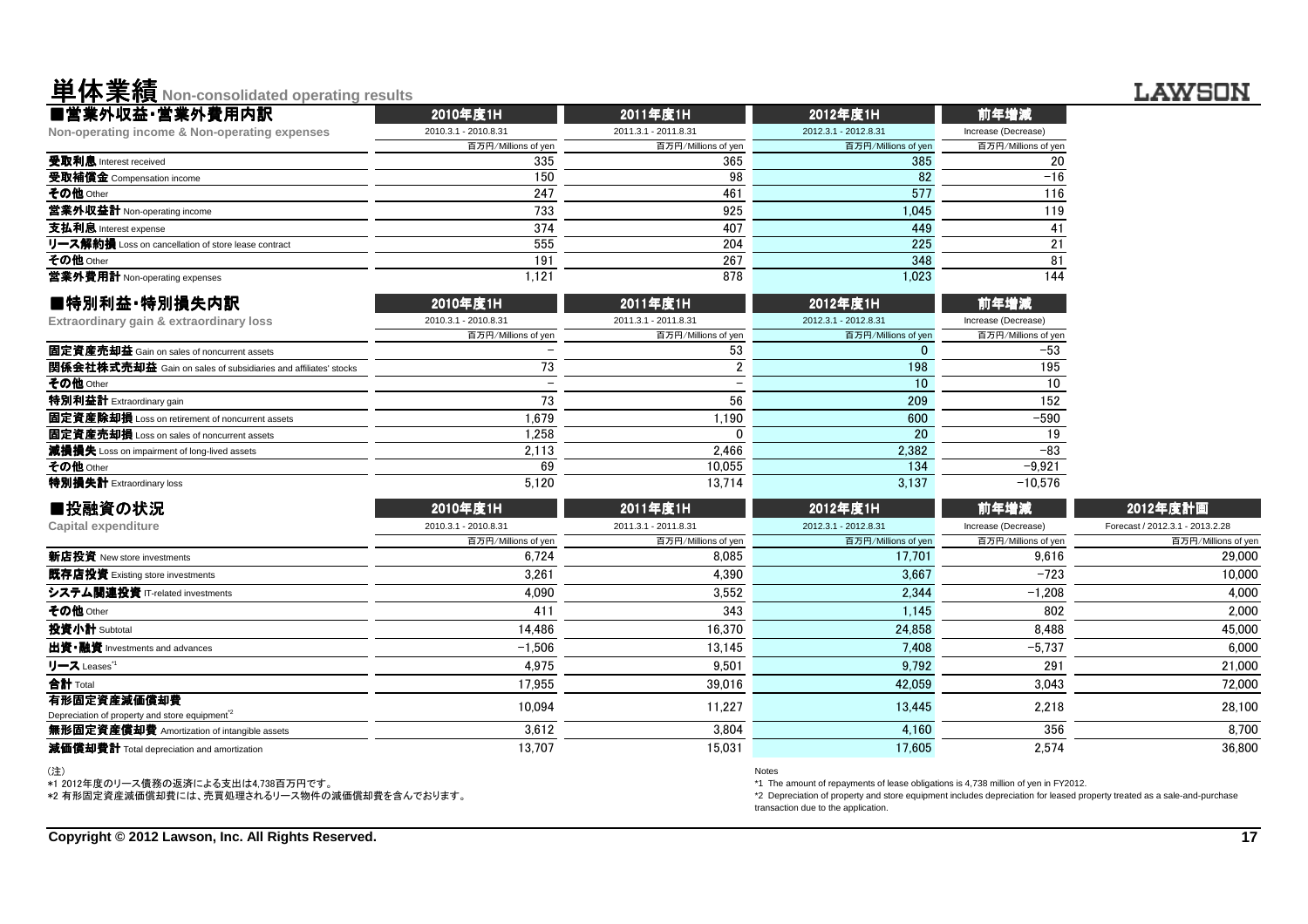### 単体業績**Non-consolidated operating results**

### ■貸借対照表 **Non-consolidated balance sheet**

|                                                                            | 2010年度<br>(2011年2月28日現在) | 2011年度<br>(2012年2月29日現在) | 2012年度第2四半期<br>(2012年8月31日現在) | 2011年度末からの増減                       |
|----------------------------------------------------------------------------|--------------------------|--------------------------|-------------------------------|------------------------------------|
|                                                                            | FY2010 (As of 2011.2.28) | FY2011 (As of 2012.2.29) | FY2012 1H (As of 2012.8.31)   | Increase (Decrease) from 2012.2.29 |
| [ 資産の部 Assets ]                                                            | 百万円/Millions of yen      | 百万円/Millions of yen      | 百万円/Millions of yen           | 百万円/Millions of yen                |
| 流動資産 Current assets                                                        | 123.234                  | 137.840                  | 146.246                       | 8,406                              |
| 現金及び預金 Cash and deposits                                                   | 68.743                   | 75.389                   | 78.369                        | 2,980                              |
| 加盟店貸勘定 Accounts receivable - due from franchised stores                    | 15.661                   | 18.064                   | 17.565                        | $-498$                             |
| 有価証券 Marketable securities                                                 | 2,999                    | 4,999                    | 4,999                         | $-0$                               |
| 商品 Merchandise inventories                                                 | 862                      | 807                      | 800                           | $-7$                               |
| 未収入金 Accounts receivable - other                                           | 23,641                   | 26,212                   | 29,546                        | 3,333                              |
| 繰延税金資産 Deferred tax assets                                                 | 3,344                    | 3,122                    | 2,134                         | $-988$                             |
| その他 Other                                                                  | 8,059                    | 9,316                    | 12,953                        | 3,637                              |
| 貸倒引当金 Allowance for doubtful accounts                                      | $-77$                    | $-73$                    | $-122$                        | $-49$                              |
| 固定資産 Noncurrent assets                                                     | 321.586                  | 362.826                  | 383.274                       | 20.448                             |
| 有形固定資産 Property, plant and equipment                                       | 141.614                  | 162.075                  | 174.911                       | 12.836                             |
| ・建物及び構築物 Buildings and structures                                          | 89,321                   | 97.812                   | 104.194                       | 6,382                              |
| ・車両運搬具及び工具器具備品 Vehicles, tools, furniture and fixtures                     | 10,962                   | 11.884                   | 12.680                        | 796                                |
| •その他 Other                                                                 | 41.329                   | 52.378                   | 58.035                        | 5.656                              |
| 無形固定資産 Intangible assets                                                   | 27,925                   | 27,413                   | 25.117                        | $-2,295$                           |
| 投資その他の資産 Investments and other assets                                      | 152,046                  | 173.337                  | 183.245                       | 9,907                              |
| ・関係会社株式 Stocks of subsidiaries and affiliates                              | 16,656                   | 27,288                   | 27.690                        | 402                                |
| ・長期貸付金 Long-terms loans receivable                                         | 39,856                   | 41,982                   | 40,846                        | $-1,136$                           |
| •差入保証金 Guarantee deposits                                                  | 77,164                   | 78,450                   | 79,826                        | 1,376                              |
| •繰延税金資産 Deferred tax assets                                                | 11,693                   | 14.475                   | 15,475                        | 1.000                              |
| •その他 Other                                                                 | 8.277                    | 12.521                   | 20.652                        | 8,131                              |
| •貸倒引当金 Allowance for doubtful accounts                                     | $-1,601$                 | $-1.380$                 | $-1.246$                      | 133                                |
| 資産合計 Total Assets                                                          | 444,821                  | 500,667                  | 529,521                       | 28,854                             |
| 有形固定資産の減価償却累計額<br>Accumulated depreciation of property and store equipment | 140,922                  | 163.004                  | 174.054                       | 11.050                             |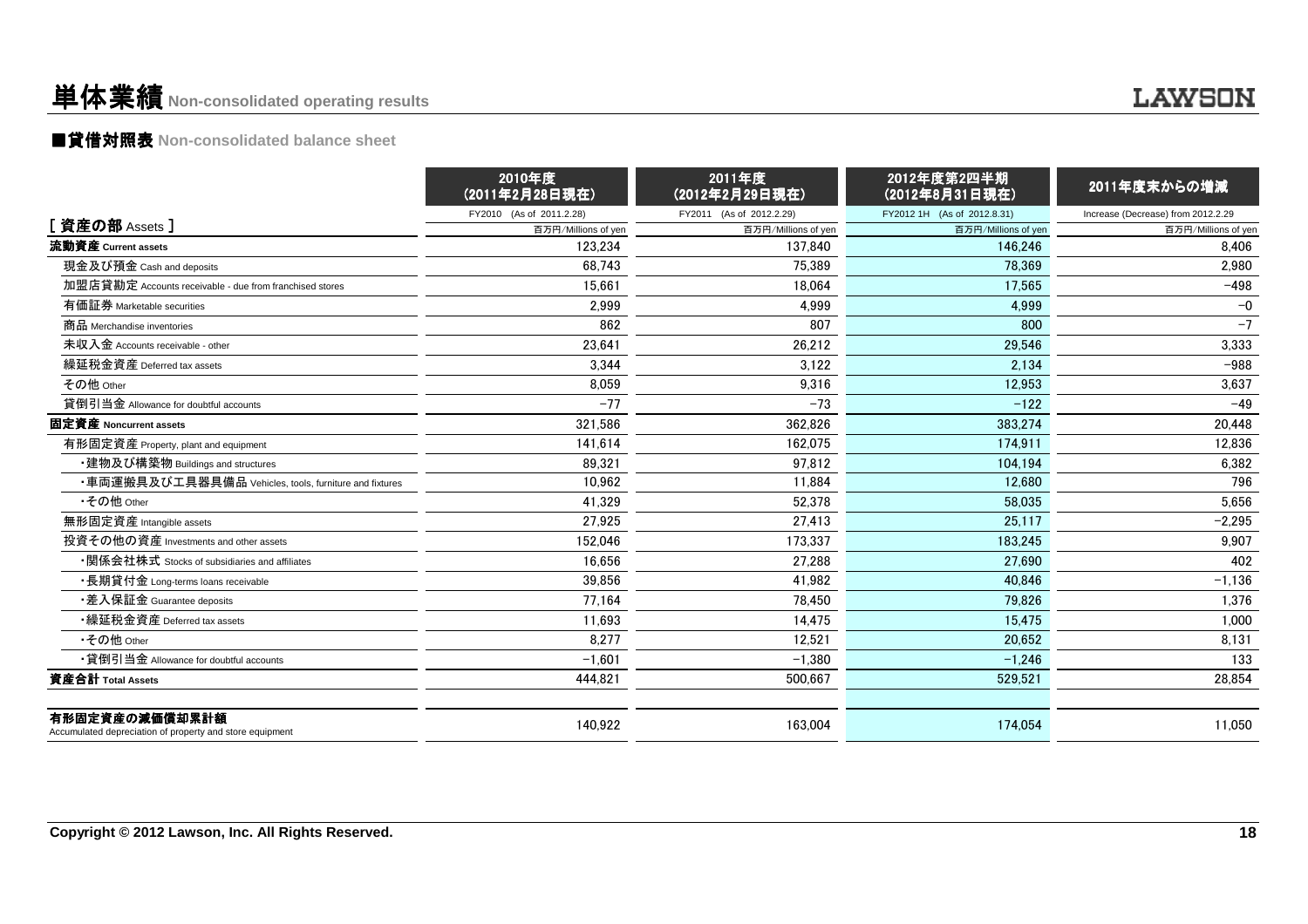# ■貸借対照表 **Non-consolidated balance sheet**

|                                                                                             | 2010年度<br>(2011年2月28日現在)       | 2011年度<br>(2012年2月29日現在)       | 2012年度第2四半期<br>(2012年8月31日現在)  | 2011年度末からの増減                       |
|---------------------------------------------------------------------------------------------|--------------------------------|--------------------------------|--------------------------------|------------------------------------|
| [負債の部 Liabilities ]                                                                         | FY2010 (As of 2011.2.28)       | FY2011 (As of 2012.2.29)       | FY2012 1H (As of 2012.8.31)    | Increase (Decrease) from 2012.2.29 |
| 流動負債 Current liabilities                                                                    | 百万円/Millions of yen<br>165,398 | 百万円/Millions of yen<br>196.405 | 百万円/Millions of yen<br>212,870 | 百万円/Millions of yen<br>16.464      |
| 買掛金 Accounts payable - trade                                                                | 67,633                         | 72,752                         | 88,740                         | 15,987                             |
| 加盟店借勘定 Accounts payable - due to franchised stores                                          | 1,171                          | 1,006                          | 1,456                          | 450                                |
| 未払金 Accounts payable - other                                                                | 13,534                         | 13,902                         | 16,181                         | 2,279                              |
| 未払法人税等 Income taxes payable                                                                 | 9,738                          | 14,259                         | 12,161                         | $-2,098$                           |
| 預り金 Deposits payable                                                                        | 52,548                         | 63,587                         | 61,417                         | $-2,170$                           |
| 賞与引当金 Provision for bonuses                                                                 | 3,610                          | 3,012                          | 1,853                          | $-1,159$                           |
| ポイント引当金 Provision for point card certificates                                               | 925                            | 556                            | 353                            | $-203$                             |
| その他 Other                                                                                   | 16,235                         | 27,327                         | 30,707                         | 3,379                              |
| 固定負債 Noncurrent liabilities                                                                 | 67,974                         | 87,435                         | 92,400                         | 4,965                              |
| 退職給付引当金 Liability for employees' retirement benefits                                        | 7,036                          | 8,188                          | 8,650                          | 461                                |
| 役員退職慰労引当金<br>Allowance for retirement benefits to executive officers and corporate auditors | 212                            | 289                            | 264                            | $-24$                              |
| 長期預り保証金 Long-term guarantee deposits                                                        | 37,240                         | 35,718                         | 35.489                         | $-229$                             |
| リース債務 Lease obligations                                                                     | 22,612                         | 30,699                         | 34,753                         | 4,054                              |
| 資産除去債務 Asset retirement obligations                                                         |                                | 11,642                         | 12,408                         | 766                                |
| その他 Other                                                                                   | 873                            | 897                            | 833                            | $-63$                              |
| 負債合計 Total liabilities                                                                      | 233,372                        | 283.840                        | 305,270                        | 21,430                             |
| [純資産の部 Net assets]                                                                          |                                |                                |                                |                                    |
| 株主資本 Shareholders' equity                                                                   | 211,692                        | 216,986                        | 224,368                        | 7,382                              |
| 資本金 Common stock                                                                            | 58,506                         | 58,506                         | 58,506                         |                                    |
| 資本剰余金 Capital surplus                                                                       | 47,696                         | 47,707                         | 47,709                         | $\overline{2}$                     |
| 利益剰余金 Retained earnings                                                                     | 107,182                        | 112.400                        | 119,761                        | 7,360                              |
| 自己株式 Treasury stock                                                                         | $-1,693$                       | $-1,627$                       | $-1,608$                       | 19                                 |
| 評価・換算差額等 Valuation and translation adjustments                                              | $-648$                         | $-602$                         | $-547$                         | 55                                 |
| その他有価証券評価差額金<br>Net unrealized gain (loss) on available-for-sale securities                 | $-14$                          | $-35$                          | 19                             | 55                                 |
| 土地再評価差額金 Revaluation reserve for land                                                       | $-634$                         | $-567$                         | $-567$                         |                                    |
| 新株予約権 Subscription rights to shares                                                         | 405                            | 442                            | 429                            | $-13$                              |
| 純資産合計 Net assets                                                                            | 211,448                        | 216,826                        | 224,250                        | 7,424                              |
| 負債純資産合計 Liabilities and net assets                                                          | 444,821                        | 500,667                        | 529,521                        | 28,854                             |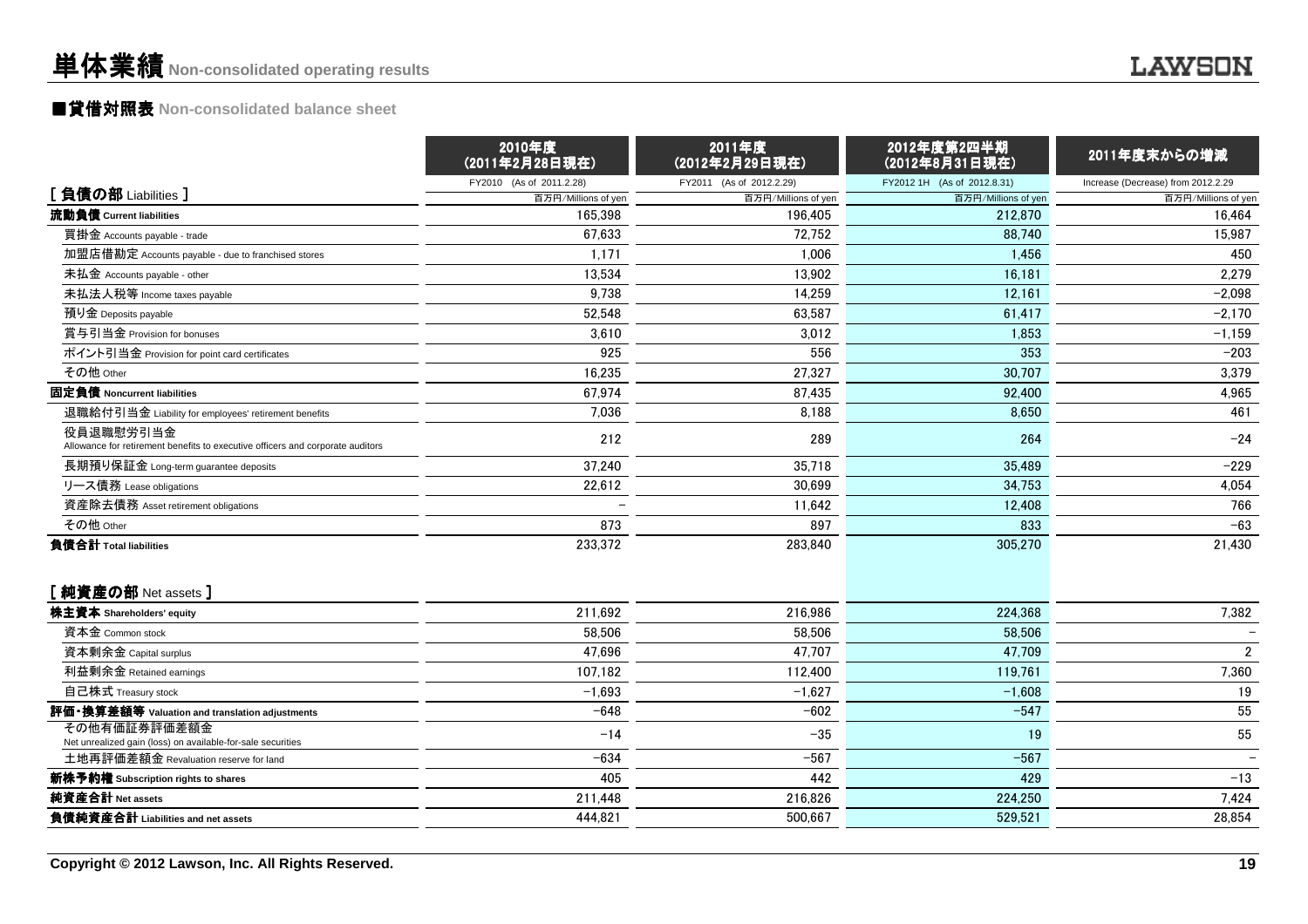### ■既存店売上高前年比及び既存店総荒利益高前年比 Net sales at existing stores and gross profit at existing stores<br>2011年度/EY2011

|                                                                                                                                                                                                                                 | 2011年度/FY2011 |              | 2012年度/FY2012 |                          |  |  |
|---------------------------------------------------------------------------------------------------------------------------------------------------------------------------------------------------------------------------------|---------------|--------------|---------------|--------------------------|--|--|
|                                                                                                                                                                                                                                 | 第2四半期累計期間/1H  | 通期/Full year | 第2四半期累計期間/1H  | 通期計画/Full year(Forecast) |  |  |
|                                                                                                                                                                                                                                 | 前年比/YoY       | 前年比/YoY      | 前年比/YoY       | 前年比/YoY                  |  |  |
| 売上高 Net sales                                                                                                                                                                                                                   | 106.4%        | 105.4%       | 101.0%        | 100.5%                   |  |  |
| 総荒利益高<br>Gross profit                                                                                                                                                                                                           | 104.0%        | 104.0%       | 102.0%        | 102.3%                   |  |  |
| $\cdots$ . The second contract and the contract of the contract of the contract of the contract of the contract of the contract of the contract of the contract of the contract of the contract of the contract of the contract |               |              |               |                          |  |  |

#### ■平均日販 Average daily sales per store<br>□

|                 | 2011年度/FY2011       | 2012年度/FY2012       |                     |
|-----------------|---------------------|---------------------|---------------------|
|                 | 第2四半期累計期間/1H        | 通期/Full year        | 第2四半期累計期間/1H        |
|                 | 千円/Thousands of ven | 千円/Thousands of yen | 千円/Thousands of yen |
| 全店 Total stores | $55^{\circ}$        | 547                 | 558                 |
| 新店 New stores   | 555                 | 516                 | 533                 |

|                                                                                                                                                                                                                                                                                                                                                                                                      |                  | 2011年度/FY2011                | 2012年度/FY2012    |         |                        |         |
|------------------------------------------------------------------------------------------------------------------------------------------------------------------------------------------------------------------------------------------------------------------------------------------------------------------------------------------------------------------------------------------------------|------------------|------------------------------|------------------|---------|------------------------|---------|
|                                                                                                                                                                                                                                                                                                                                                                                                      |                  | 通期/Full year<br>第2四半期累計期間/1H |                  |         | 第2四半期累計期間/1H           |         |
|                                                                                                                                                                                                                                                                                                                                                                                                      | 人·円/Persons, yen | 前年比/YoY                      | 人·円/Persons, yen | 前年比/YoY | 人·円/Persons, yen       | 前年比/YoY |
| 客数 Number of customers                                                                                                                                                                                                                                                                                                                                                                               | 897              | 100.9%                       | 882              | 101.0%  | 894                    | 99.8%   |
| 客単価 Spending per customer                                                                                                                                                                                                                                                                                                                                                                            | 591              | 105.5%                       | 596              | 104.3%  | 597                    | 101.2%  |
| $\left( \frac{1}{2} + \frac{1}{2} + \frac{1}{2} + \frac{1}{2} + \frac{1}{2} + \frac{1}{2} + \frac{1}{2} + \frac{1}{2} + \frac{1}{2} + \frac{1}{2} + \frac{1}{2} + \frac{1}{2} + \frac{1}{2} + \frac{1}{2} + \frac{1}{2} + \frac{1}{2} + \frac{1}{2} + \frac{1}{2} + \frac{1}{2} + \frac{1}{2} + \frac{1}{2} + \frac{1}{2} + \frac{1}{2} + \frac{1}{2} + \frac{1}{2} + \frac{1}{2} + \frac{1}{2} + \$ |                  |                              |                  |         | .<br>$\cdots$ $\cdots$ |         |

### ■商品別販売構成の推移及び総荒利益率の状況(全店) Sales and gross profit margin by merchandise category at store level (All stores)<br>→ 2011年度/EX2011

|                                                                                                             | 2011年度/FY2011           |                 |                     |                 | 2012年度/FY2012           |                     |                  |                                                                  |                            |                                                                                                                                  |
|-------------------------------------------------------------------------------------------------------------|-------------------------|-----------------|---------------------|-----------------|-------------------------|---------------------|------------------|------------------------------------------------------------------|----------------------------|----------------------------------------------------------------------------------------------------------------------------------|
|                                                                                                             | 第2四半期累計期間/1H            |                 |                     |                 | 通期/Full year            |                     |                  | 第2四半期累計期間/1H                                                     |                            | 通期計画/Full year(Forecast)                                                                                                         |
|                                                                                                             |                         |                 | 前年比/YoY             |                 |                         | 前年比/YoY             |                  |                                                                  | 前年比/YoY                    | 前年比/YoY                                                                                                                          |
| 売上高 Net sales                                                                                               |                         |                 | 106.4%              |                 |                         | 105.4%              |                  |                                                                  | 101.0%                     | 100.5%                                                                                                                           |
| 総荒利益高 Gross profit                                                                                          |                         |                 | 104.0%              |                 |                         | 104.0%              |                  |                                                                  | 102.0%                     | 102.3%                                                                                                                           |
| (注)記載の数値は、各会計期間における実績です。                                                                                    |                         |                 |                     |                 |                         |                     |                  |                                                                  |                            | Note: The numerical values stated are the results for the existing stores that existed during the respective accounting periods. |
| ■平均日販 Average daily sales per store                                                                         |                         |                 |                     |                 |                         |                     |                  |                                                                  |                            |                                                                                                                                  |
|                                                                                                             |                         |                 |                     | 2011年度/FY2011   |                         |                     |                  | 2012年度/FY2012                                                    |                            |                                                                                                                                  |
|                                                                                                             | 第2四半期累計期間/1H            |                 |                     |                 | 通期/Full vear            |                     |                  | 第2四半期累計期間/1H                                                     |                            |                                                                                                                                  |
|                                                                                                             |                         |                 | 千円/Thousands of yen |                 |                         | 千円/Thousands of yen |                  |                                                                  | 千円/Thousands of yen        |                                                                                                                                  |
| 全店 Total stores                                                                                             |                         |                 | 551                 |                 |                         | 547                 |                  |                                                                  | 558                        |                                                                                                                                  |
| 新店 New stores                                                                                               |                         |                 | 555                 |                 |                         | 516                 |                  |                                                                  | 533                        |                                                                                                                                  |
| ■客数及び客単価(既存店) Average number of customers and average purchase value per customer in exsisting stores       |                         |                 |                     |                 |                         |                     |                  |                                                                  |                            |                                                                                                                                  |
|                                                                                                             |                         |                 |                     |                 |                         |                     |                  |                                                                  |                            |                                                                                                                                  |
|                                                                                                             |                         |                 |                     | 2011年度/FY2011   |                         |                     |                  | 2012年度/FY2012                                                    |                            |                                                                                                                                  |
|                                                                                                             | 第2四半期累計期間/1H            |                 | 前年比/YoY             |                 | 通期/Full year            | 前年比/YoY             |                  | 第2四半期累計期間/1H                                                     | 前年比/YoY                    |                                                                                                                                  |
| 客数 Number of customers                                                                                      | 人·円/Persons, yen<br>897 |                 | 100.9%              |                 | 人·円/Persons, yen<br>882 | 101.0%              | 人·円/Persons, yen | 894                                                              | 99.8%                      |                                                                                                                                  |
|                                                                                                             | 591                     |                 | 105.5%              |                 | 596                     | 104.3%              |                  | 597                                                              |                            |                                                                                                                                  |
| 客単価 Spending per customer                                                                                   |                         |                 |                     |                 |                         |                     |                  |                                                                  | 101.2%                     |                                                                                                                                  |
| (注)記載の数値は、各会計期間における実績です。                                                                                    |                         |                 |                     |                 |                         |                     |                  |                                                                  |                            | Note: The numerical values stated are the results for the existing stores that existed during the respective accounting periods. |
| ■商品別販売構成の推移及び総荒利益率の状況(全店) Sales and gross profit margin by merchandise category at store level (All stores) |                         |                 |                     |                 |                         |                     |                  |                                                                  |                            |                                                                                                                                  |
|                                                                                                             |                         |                 |                     | 2011年度/FY2011   |                         |                     |                  |                                                                  | 2012年度/FY2012              |                                                                                                                                  |
|                                                                                                             | 第2四半期累計期間/1H            |                 |                     |                 | 通期/Full year            |                     |                  | 第2四半期累計期間/1H                                                     |                            | 通期計画/Full year(Forecast)                                                                                                         |
|                                                                                                             |                         |                 | 総荒利益率               |                 |                         | 総荒利益率               |                  |                                                                  |                            |                                                                                                                                  |
|                                                                                                             | 十億円                     | 構成比             | <b>Gross Profit</b> | 十億円             | 構成比                     | <b>Gross Profit</b> | 十億円              | 構成比                                                              | 総荒利益率                      | 総荒利益率                                                                                                                            |
|                                                                                                             | billions of yen         | Share           | Margin              | billions of yen | Share                   | Margin              | billions of yen  | Share                                                            | <b>Gross Profit Margir</b> | Gross Profit Margin                                                                                                              |
| ファストフード Fast foods                                                                                          | 162.6                   | 19.9%           | 37.7%               | 325.9           | 20.1%                   | 38.2%               | 177.2            | 20.6%                                                            | 38.0%                      |                                                                                                                                  |
| 日配食品 Daily delivered foods                                                                                  | 104.1                   | 12.8%           | 34.8%               | 201.9           | 12.5%                   | 34.5%               | 110.5            | 12.8%                                                            | 34.8%                      |                                                                                                                                  |
| 加工食品 Processed foods<br>うち、タバコ Cigarettes                                                                   | 462.6                   | 56.7%           | 23.9%               | 916.8           | 56.5%                   | 23.8%               | 483.0            | 56.2%                                                            | 23.9%                      |                                                                                                                                  |
|                                                                                                             | 231.0                   | 28.3%           | 10.5%               | 459.1           | 28.3%                   | 10.5%               | 241.6            | 28.1%                                                            | 10.5%                      |                                                                                                                                  |
| 非食品 Non-food products                                                                                       | 86.5<br>816.1           | 10.6%<br>100.0% | 43.8%               | 176.6           | 10.9%                   | 43.4%               | 89.0<br>859.8    | 10.4%<br>100.0%                                                  | 45.7%                      | 30.6%                                                                                                                            |
| 合計 Total<br><u>◇ ት 내수 미 ◇ 씨 풀 돼 # ま # - 로 # + 써 빠 ㅋ + 스 ن # # !!! _ _ + + !! + + +</u>                      |                         |                 | 30.2%               | 1.621.3         | 100.0%                  | 30.1%               |                  | Nister Opene world of way found would deal fundation and deal as | 30.4%                      |                                                                                                                                  |
|                                                                                                             |                         |                 |                     |                 |                         |                     |                  |                                                                  |                            |                                                                                                                                  |

(注) 非食品の総荒利益率は、手数料収入を含め算出しております。

Note: Gross profit of non-food products includes service commissions.

#### 分類 Category

| ファストフード Fast foods                | 米飯・麺・調理パン(サンドイッチ等)・デリカ・ファストフード 等 Rice, noodles, bread, delicatessen items, fast foods.            |
|-----------------------------------|---------------------------------------------------------------------------------------------------|
| <b>日配食品</b> Daily delivered foods | ベーカリー・デザート・アイスクリーム・生鮮食品 等 Bakery items, desserts, ice cream, fresh food.                          |
| 加工食品 Processed foods              | 飲料・酒類・タバコ・加工食品・菓子 等 Soft drinks, alcoholic bevarages, cigarettes, processed foods, confectionery. |
| <b>非食品</b> Non-food products      | 日用品・本・雑誌 等 Daily necessities, books, magazines, online merchandise sales and services.            |
|                                   |                                                                                                   |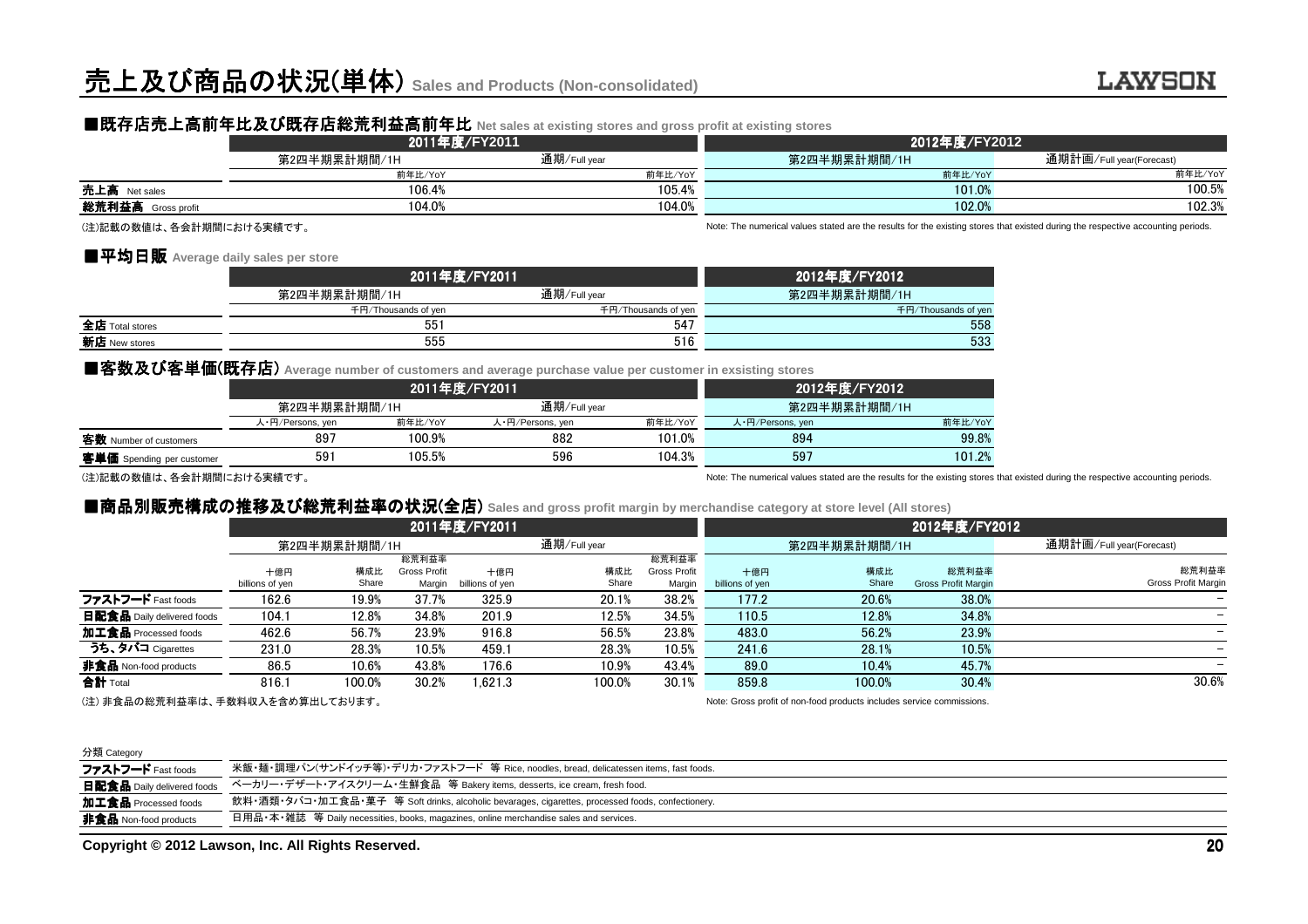## ■酒・タバコ取扱店及び24時間営業店舗数 時間営業店舗数、駐車場設置店舗数 、駐車場設置店舗数 **Liquor-licensed, cigarette-licensed, 24-hour operating and parking-lot equipped stores**

|                                             |              | 2011年度/FY2011            |              |                     | 2012年度/FY2012 |                     |  |
|---------------------------------------------|--------------|--------------------------|--------------|---------------------|---------------|---------------------|--|
|                                             | 第2四半期累計期間/1H |                          | 通期/Full year |                     | 第2四半期累計期間/1H  |                     |  |
|                                             | 店/Store      | 総店舗数に占める割合<br>Share      | 店/Store      | 総店舗数に占める割合<br>Share | 店/Store       | 総店舗数に占める割合<br>Share |  |
| 酒取扱店 Liquor-licensed stores                 | 8.922        | 98.1%                    | 8.955        | 98.8%               | 9.430         | 99.3%               |  |
| タバコ取扱店 Cigarette-licensed stores            | 8.405        | 92.4%                    | 8.598        | 94.8%               | 9.053         | 95.3%               |  |
| 24時間営業店 24-hour operating stores            | 8.858        | 97.4%                    | 8.814        | 97.2%               | 9.220         | 97.1%               |  |
| 駐車場設置店<br>Stores equipped with parking lots | 6.735        | 74.1%                    | 6.696        | 73.9%               | 7.056         | 74.3%               |  |
| 総店舗数 Total number of stores                 | 9,094        | $\overline{\phantom{0}}$ | 9,065        |                     | 9,495         |                     |  |

# ■平均在庫(全店 期末1店舗当たり平均在庫売価)<br>Inventory turnover in davs (based on total stores, inventory per

**Inventory turnover in days (based on total stores, inventory per store)**

|                                 |                                | 2011年度/FY2011 |                                | 2012年度/FY2012 |                                |         |
|---------------------------------|--------------------------------|---------------|--------------------------------|---------------|--------------------------------|---------|
|                                 | 第2四半期累計期間/1H                   |               | 通期/Full year                   |               | 第2四半期累計期間/1H                   |         |
|                                 | 千円・日<br>Thousands of yen, days | 前年比/YoY       | 千円・日<br>Thousands of yen, days | 前年比/YoY       | 千円・日<br>Thousands of yen, days | 前年比/YoY |
| 在庫 Inventory                    | 6.250                          | 104.5%        | 6.407                          | 102.7%        | 6,554                          | 104.9%  |
| 在庫日数 Inventory turnover in days | 12.5                           | 101.7%        | 12.8                           | 102.4%        | 13.0                           | 103.2%  |

#### ■売場面積(全店) **Area of floor (total stores)**

|                      |                              | 2011年度/FY2011 | 2012年度/FY2012                |              |                              |         |
|----------------------|------------------------------|---------------|------------------------------|--------------|------------------------------|---------|
|                      |                              | 第2四半期累計期間/1H  |                              | 通期/Full year | 第2四半期累計期間/1H                 |         |
|                      | m <sup>-</sup> /Square meter | 前年比/YoY       | m <sup>-</sup> /Square meter | 前年比/YoY      | m <sup>-</sup> /Square meter | 前年比/YoY |
| 全店売場面積 Area of floor | 995.584                      | 100.7%        | 007.962                      | 102.8%       | .053.764                     | 105.8%  |
|                      |                              |               |                              |              |                              |         |

### ■収納代行業務の状況(全店) Third party bill settlement (total stores)<br>*?*

|                                |                                     | 2011年度/FY2011 | 2012年度/FY2012                       |         |                                     |         |
|--------------------------------|-------------------------------------|---------------|-------------------------------------|---------|-------------------------------------|---------|
|                                | 第2四半期累計期間/1H                        |               | 通期/Full vear                        |         | 第2四半期累計期間/1H                        |         |
|                                | 百万円、百万件<br>Millions of yen, million | 前年比/YoY       | 百万円、百万件<br>Millions of yen, million | 前年比/YoY | 百万円、百万件<br>Millions of yen, million | 前年比/YoY |
| <b>収納金額</b> Transaction amount | 909.761                             | 104.2%        | .725.788                            | 105.3%  | 1.009.698                           | 111.0%  |
| 取扱件数 Number of settlement      | 89.6                                | 103.6%        | 177.7                               | 104.7%  | 97.4                                | 108.7%  |
| 手数料収入 Commission revenues      | 4.784                               | 104.0%        | 9.487                               | 105.1%  | 5.227                               | 109.3%  |

### ■**ATM**設置台数 **Number of ATMs installed**

|                                         | 【2011年度/FY2011】 |              | 2012年度/FY2012 |  |
|-----------------------------------------|-----------------|--------------|---------------|--|
|                                         | 第2四半期累計期間/1H    | 通期/Full year | 第2四半期累計期間/1H  |  |
|                                         | 台/Unit          | 台/Unit       | 台/Unit        |  |
| <b>ATM設置台数</b> Number of ATMs installed | o<br>0.11       | 9.002        | 9.459         |  |
|                                         |                 |              |               |  |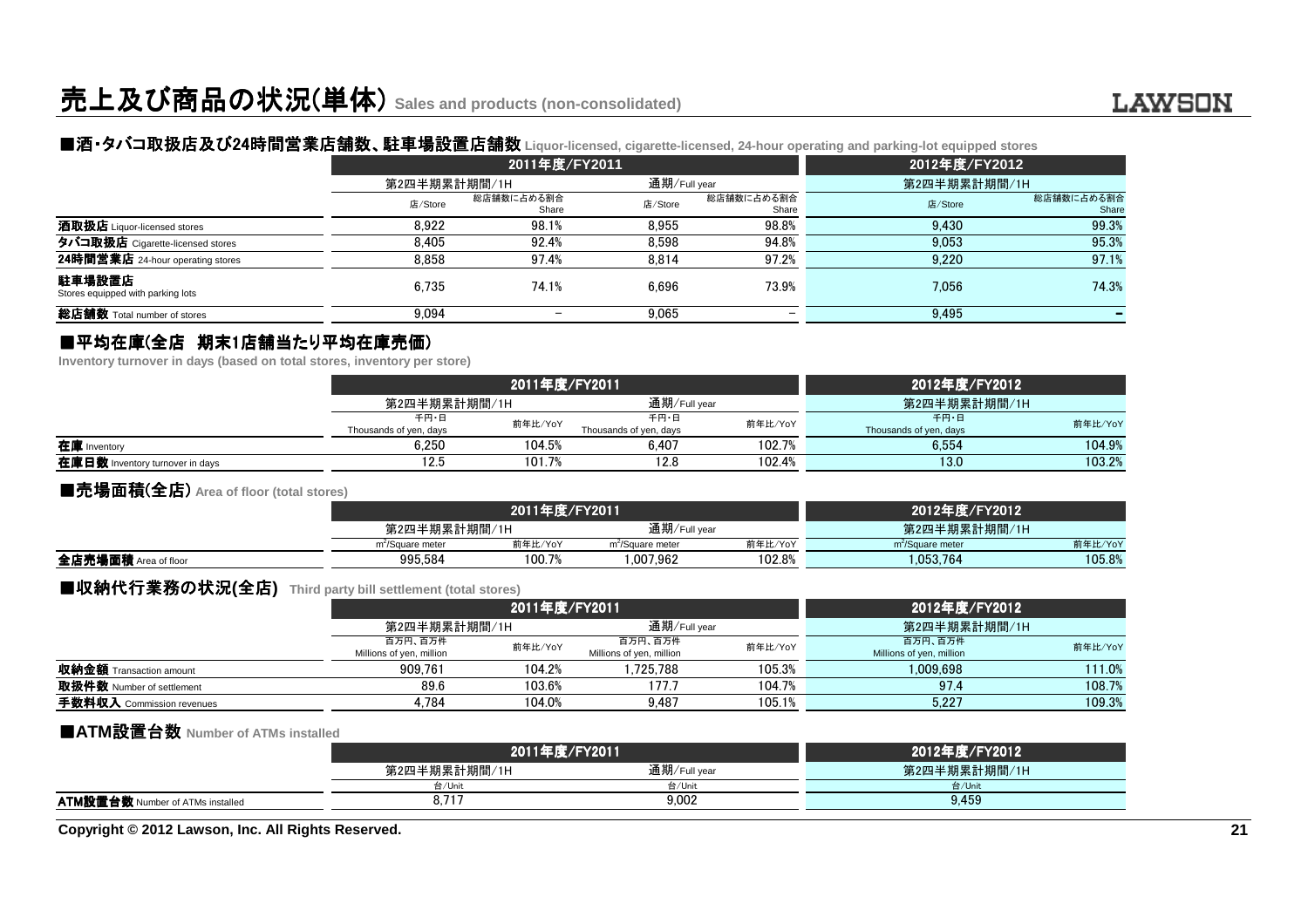# 従業員の状況(連結) **Number of employee (consolidated)**

#### **LAWSON**

|                                            | 2011年度/FY2011 |                             | 2011年度/FY2011 |                             | 2012年度/FY2012 |                             |
|--------------------------------------------|---------------|-----------------------------|---------------|-----------------------------|---------------|-----------------------------|
|                                            | 第2四半期累計期間/1H  |                             | 通期/Full year  |                             | 第2四半期累計期間/1H  |                             |
|                                            | 人/Persons     | 期首差/Net increase (decrease) | 人/Persons     | 期首差/Net increase (decrease) | 人/Persons     | 期首差/Net increase (decrease) |
| 単体 Non-consolidated                        |               |                             |               |                             |               |                             |
| 従業員数 Employees                             | 3.294         | $-11$                       | 3.342         | 37                          | 3.490         | 148                         |
| パートタイマー<br>Part-time and temporary workers | 2.129         | $-445$                      | 2.163         | $-411$                      | 2.043         | $-120$                      |
| 連結子会社 Consolidated subsidiaries            |               |                             |               |                             |               |                             |
| 従業員数 Employees                             | 2.575         | 177                         | 3.133         | 735                         | 2,865         | $-268$                      |
| パートタイマー<br>Part-time and temporary workers | 6.349         | 44                          | 6.855         | 550                         | 7.461         | 606                         |
| 連結計 Consolidated                           |               |                             |               |                             |               |                             |
| 従業員数 Employees                             | 5.869         | 166                         | 6.475         | 772                         | 6.355         | $-120$                      |
| パートタイマー<br>Part-time and temporary workers | 8.478         | $-401$                      | 9.018         | 139                         | 9.504         | 486                         |